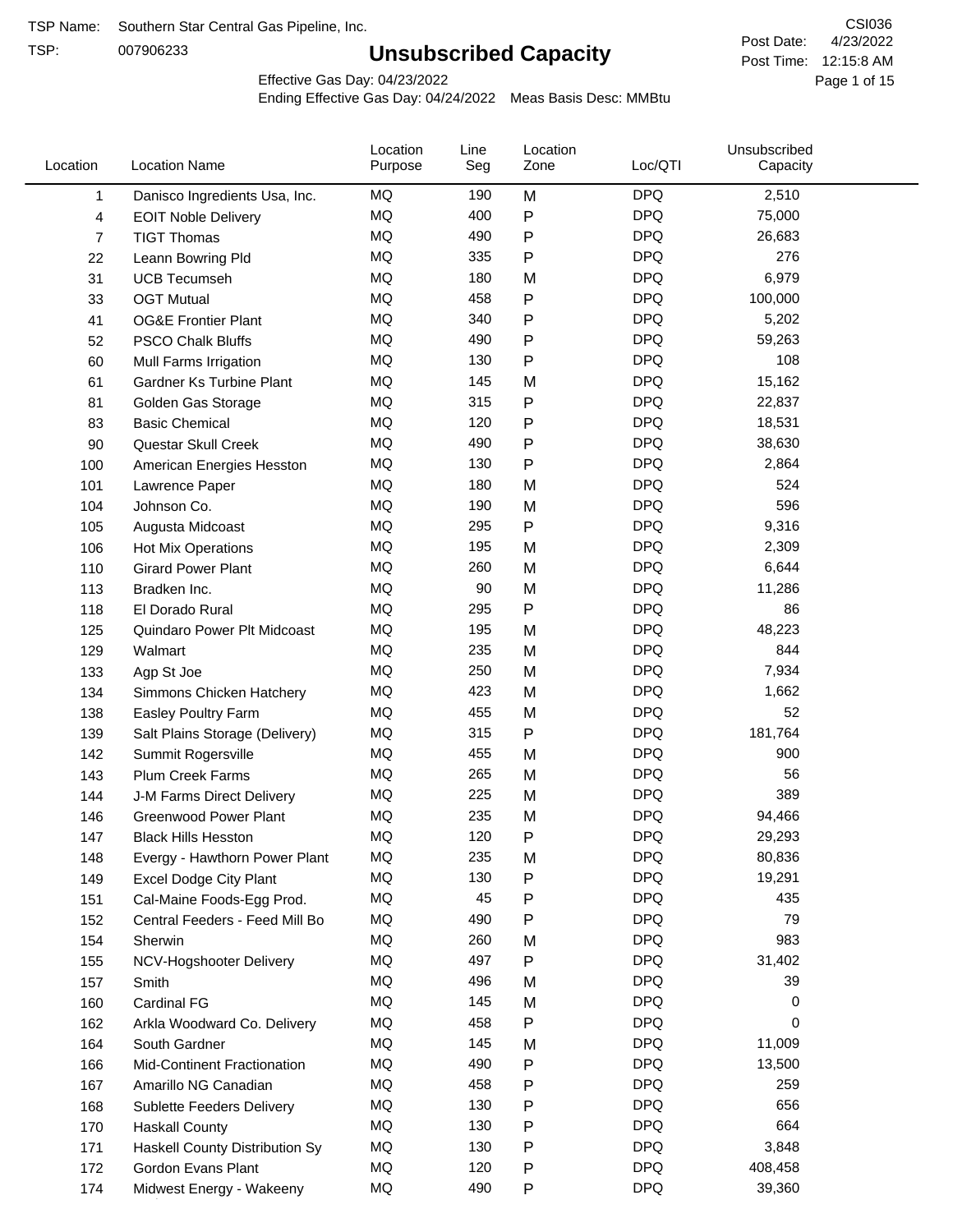TSP:

# **Unsubscribed Capacity**

4/23/2022 Page 2 of 15 Post Time: 12:15:8 AM CSI036 Post Date:

Effective Gas Day: 04/23/2022

| Location | <b>Location Name</b>                  | Location<br>Purpose | Line<br>Seg | Location<br>Zone | Loc/QTI    | Unsubscribed<br>Capacity |  |
|----------|---------------------------------------|---------------------|-------------|------------------|------------|--------------------------|--|
| 175      | <b>Industrial Park</b>                | MQ                  | 455         | M                | <b>DPQ</b> | 18,613                   |  |
| 176      | Uc Flint Oaks Hunt Club               | MQ                  | 498         | M                | <b>DPQ</b> | 3                        |  |
| 178      | ONG-Enid                              | MQ                  | 405         | ${\sf P}$        | <b>DPQ</b> | 6,050                    |  |
| 179      | <b>ONG-SW Oklahoma City</b>           | MQ                  | 340         | ${\sf P}$        | <b>DPQ</b> | 33,833                   |  |
| 180      | <b>Superior Carney</b>                | <b>MQ</b>           | 390         | ${\sf P}$        | <b>DPQ</b> | 12,290                   |  |
| 181      | DCP NW Booster                        | <b>MQ</b>           | 390         | ${\sf P}$        | <b>DPQ</b> | 3,761                    |  |
| 183      | <b>DCP West Edmond</b>                | <b>MQ</b>           | 400         | $\mathsf{P}$     | <b>DPQ</b> | 2,865                    |  |
| 184      | <b>Constellation NewEnergy -</b>      | MQ                  | 493         | M                | <b>DPQ</b> | 1,847                    |  |
| 185      | <b>Constellation NewEnergy -</b>      | MQ                  | 333         | P                | <b>DPQ</b> | 3,502                    |  |
| 186      | Dennis Langley                        | <b>MQ</b>           | 190         | M                | <b>DPQ</b> | 239                      |  |
| 189      | Dogwood Energy Power Plant            | MQ                  | 235         | M                | <b>DPQ</b> | 118,246                  |  |
| 193      | <b>KGS Cessna Delivery</b>            | MQ                  | 120         | ${\sf P}$        | <b>DPQ</b> | 5,410                    |  |
| 195      | <b>Black Hills Lyons</b>              | MQ                  | 45          | ${\sf P}$        | <b>DPQ</b> | 4,300                    |  |
| 197      | High Plains Ranch, LLC                | <b>MQ</b>           | 130         | P                | <b>DPQ</b> | 1,180                    |  |
| 198      | West Drumright                        | <b>MQ</b>           | 390         | P                | <b>DPQ</b> | 3,216                    |  |
| 202      | Evergy - West Gardner                 | <b>MQ</b>           | 145         | M                | <b>DPQ</b> | 96,401                   |  |
| 203      | <b>Black Hills- Southern Terminal</b> | MQ                  | 333         | P                | <b>DPQ</b> | 65                       |  |
| 204      | Welch                                 | MQ                  | 225         | M                | <b>DPQ</b> | 290                      |  |
| 206      | Arma-Girard-Pittsburg                 | MQ                  | 260         | M                | <b>DPQ</b> | 29,402                   |  |
| 207      | Cher-Scam-W. Min-Carona-              | MQ                  | 260         | M                | <b>DPQ</b> | 546                      |  |
| 208      | <b>KGST Alden Interconnect</b>        | MQ                  | 490         | ${\sf P}$        | <b>DPQ</b> | 25,000                   |  |
| 501      | Arkansas City                         | <b>MQ</b>           | 333         | M                | <b>DPQ</b> | 16,895                   |  |
| 510      | Clearwater                            | <b>MQ</b>           | 120         | P                | <b>DPQ</b> | 492                      |  |
| 512      | <b>Conway Springs</b>                 | <b>MQ</b>           | 120         | ${\sf P}$        | <b>DPQ</b> | 1,499                    |  |
| 525      | Harper                                | <b>MQ</b>           | 120         | ${\sf P}$        | <b>DPQ</b> | 7,336                    |  |
| 530      | Kiowa                                 | MQ                  | 315         | ${\sf P}$        | <b>DPQ</b> | 1,217                    |  |
| 540      | Oxford                                | <b>MQ</b>           | 333         | P                | <b>DPQ</b> | 6,335                    |  |
| 590      | Wellington                            | <b>MQ</b>           | 333         | P                | <b>DPQ</b> | 14,713                   |  |
| 610      | <b>Ks Prd Domestics</b>               | <b>MQ</b>           | 120         | ${\sf P}$        | <b>DPQ</b> | 82                       |  |
| 620      | Ok Prd Domestics                      | MQ                  | 400         | ${\sf P}$        | <b>DPQ</b> | 45                       |  |
| 710      | <b>Ks Mkt Domestics</b>               | <b>MQ</b>           | 90          | M                | <b>DPQ</b> | 961                      |  |
| 720      | <b>Ok Mkt Domestics</b>               | MQ                  | 225         | M                | <b>DPQ</b> | 44                       |  |
| 730      | Mo Mkt Domestics                      | MQ                  | 455         | M                | <b>DPQ</b> | 8                        |  |
| 904      | Arnett                                | MQ                  | 458         | ${\sf P}$        | <b>DPQ</b> | 1,069                    |  |
| 912      | Capron                                | $\sf{MQ}$           | 315         | P                | <b>DPQ</b> | 110                      |  |
| 1103     | Olathe, KS                            | MQ                  | 190         | M                | <b>DPQ</b> | 92                       |  |
| 2008     | Barnsdall                             | MQ                  | 357         | P                | <b>DPQ</b> | 839                      |  |
| 2009     | Bartlesville & Dewey                  | MQ                  | 357         | ${\sf P}$        | <b>DPQ</b> | 47,112                   |  |
| 2016     | Delaware                              | MQ                  | 497         | P                | <b>DPQ</b> | 224                      |  |
| 2056     | Nowata                                | MQ                  | 497         | ${\sf P}$        | <b>DPQ</b> | 7,113                    |  |
| 2064     | Pawhuska                              | MQ                  | 334         | P                | <b>DPQ</b> | 7,755                    |  |
| 2101     | Vinita                                | MQ                  | 225         | M                | <b>DPQ</b> | 7,655                    |  |
| 3504     | Alden                                 | MQ                  | 490         | ${\sf P}$        | <b>DPQ</b> | 185                      |  |
| 3508     | Barnard                               | MQ                  | 265         | M                | <b>DPQ</b> | 157                      |  |
| 3512     | Chase                                 | MQ                  | 45          | ${\sf P}$        | <b>DPQ</b> | 340                      |  |
| 3520     | Ellsworth                             | MQ                  | 265         | M                | <b>DPQ</b> | 1,692                    |  |
| 3524     | Frederick                             | MQ                  | 265         | M                | <b>DPQ</b> | 60                       |  |
| 3528     | Geneseo                               | MQ                  | 265         | M                | <b>DPQ</b> | 712                      |  |
| 3544     | Kanopolis                             | $\sf{MQ}$           | 265         | M                | <b>DPQ</b> | 457                      |  |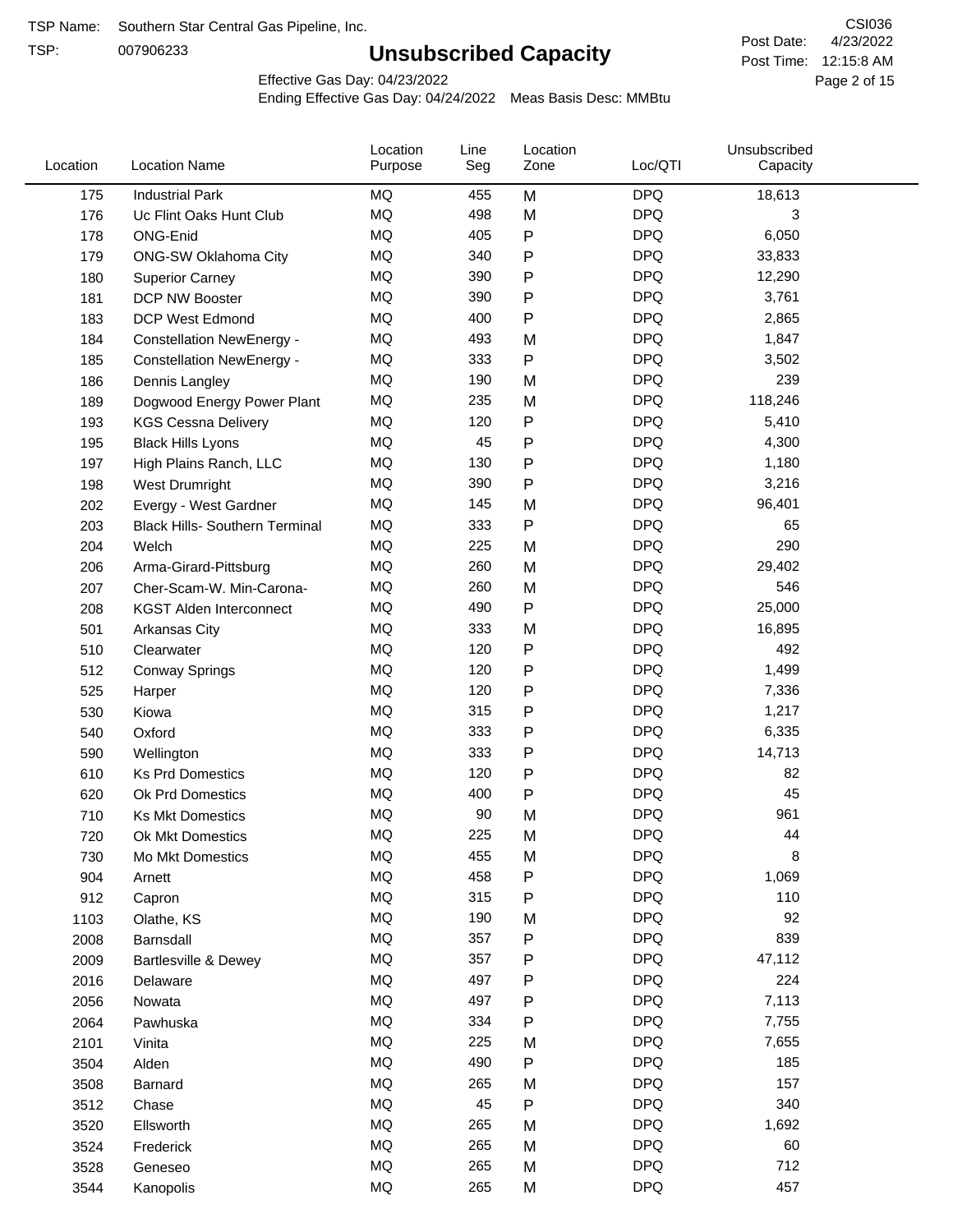TSP:

# **Unsubscribed Capacity**

4/23/2022 Page 3 of 15 Post Time: 12:15:8 AM CSI036 Post Date:

Effective Gas Day: 04/23/2022

| Location | <b>Location Name</b>      | Location<br>Purpose | Line<br>Seg | Location<br>Zone | Loc/QTI    | Unsubscribed<br>Capacity |  |
|----------|---------------------------|---------------------|-------------|------------------|------------|--------------------------|--|
| 3548     | Lincoln                   | MQ                  | 265         | M                | <b>DPQ</b> | 4,528                    |  |
| 3551     | Lucas                     | MQ                  | 265         | M                | <b>DPQ</b> | 711                      |  |
| 3553     | Luray                     | <b>MQ</b>           | 265         | M                | <b>DPQ</b> | 77                       |  |
| 3555     | Minneapolis               | <b>MQ</b>           | 265         | M                | <b>DPQ</b> | 1,424                    |  |
| 3572     | Raymond                   | <b>MQ</b>           | 490         | P                | <b>DPQ</b> | 75                       |  |
| 3576     | Sylvan Grove              | MQ                  | 265         | M                | <b>DPQ</b> | 134                      |  |
| 3588     | Vesper                    | <b>MQ</b>           | 265         | M                | <b>DPQ</b> | 42                       |  |
| 3608     | Beloit                    | <b>MQ</b>           | 265         | M                | <b>DPQ</b> | 12,605                   |  |
| 3610     | <b>Burr Oak</b>           | MQ                  | 265         | M                | <b>DPQ</b> | 168                      |  |
| 3612     | Cawker City               | MQ                  | 265         | M                | <b>DPQ</b> | 625                      |  |
| 3616     | Downs                     | MQ                  | 265         | M                | <b>DPQ</b> | 382                      |  |
| 3620     | Esbon                     | <b>MQ</b>           | 265         | M                | <b>DPQ</b> | 63                       |  |
| 3624     | Formosa                   | <b>MQ</b>           | 265         | M                | <b>DPQ</b> | 120                      |  |
| 3628     | Glen Elder                | <b>MQ</b>           | 265         | M                | <b>DPQ</b> | 125                      |  |
| 3640     | Jewell                    | <b>MQ</b>           | 265         | M                | <b>DPQ</b> | 66                       |  |
| 3648     | Lebanon                   | <b>MQ</b>           | 265         | M                | <b>DPQ</b> | 178                      |  |
| 3652     | Mankato                   | <b>MQ</b>           | 265         | M                | <b>DPQ</b> | 1,807                    |  |
| 3654     | Montrose                  | MQ                  | 265         | M                | <b>DPQ</b> | 192                      |  |
| 3660     | Osborne                   | <b>MQ</b>           | 265         | M                | <b>DPQ</b> | 4,776                    |  |
| 3676     | Smith Center              | MQ                  | 265         | M                | <b>DPQ</b> | 1,401                    |  |
| 4812     | Carthage, Jasper, & Lamar | <b>MQ</b>           | 450         | M                | <b>DPQ</b> | 5,570                    |  |
| 5002     | East Liberty Receipt      | M2                  | 260         | M                | <b>RPQ</b> | 42,602                   |  |
| 6565     | Murray Gil Plant          | <b>MQ</b>           | 120         | P                | <b>DPQ</b> | 166,038                  |  |
| 6704     | Atlanta                   | MQ                  | 333         | M                | <b>DPQ</b> | 107                      |  |
| 6706     | Augusta & Leon            | MQ                  | 295         | P                | <b>DPQ</b> | 46,347                   |  |
| 6712     | Benton                    | MQ                  | 300         | M                | <b>DPQ</b> | 22                       |  |
| 6714     | <b>Burden</b>             | <b>MQ</b>           | 333         | M                | <b>DPQ</b> | 137                      |  |
| 6716     | Cambridge                 | <b>MQ</b>           | 333         | M                | <b>DPQ</b> | 83                       |  |
| 6720     | Dexter                    | <b>MQ</b>           | 333         | M                | <b>DPQ</b> | 128                      |  |
| 6722     | Douglas                   | MQ                  | 295         | P                | <b>DPQ</b> | 4,069                    |  |
| 6724     | El Dorado                 | <b>MQ</b>           | 300         | M                | <b>DPQ</b> | 14,336                   |  |
| 6764     | Potwin                    | MQ                  | 300         | M                | <b>DPQ</b> | 125                      |  |
| 6780     | Towanda                   | MQ                  | 300         | M                | <b>DPQ</b> | 6                        |  |
| 6828     | Grenola                   | $\sf{MQ}$           | 333         | M                | <b>DPQ</b> | 127                      |  |
| 6852     | Madison                   | MQ                  | 140         | M                | <b>DPQ</b> | 379                      |  |
| 6860     | Olpe                      | MQ                  | 140         | M                | <b>DPQ</b> | 129                      |  |
| 7158     | <b>OFS Maysville</b>      | M2                  | 385         | P                | <b>RPQ</b> | 2,486                    |  |
| 9012     | Circleville               | MQ                  | 90          | M                | <b>DPQ</b> | 133                      |  |
| 9020     | Everest                   | $\sf{MQ}$           | 90          | M                | <b>DPQ</b> | 167                      |  |
| 9024     | Fairview                  | $\sf{MQ}$           | 90          | M                | <b>DPQ</b> | 171                      |  |
| 9026     | <b>Falls City</b>         | MQ                  | 90          | M                | <b>DPQ</b> | 12,490                   |  |
| 9032     | Hamlin                    | MQ                  | 90          | M                | <b>DPQ</b> | 50                       |  |
| 9034     | Hiawatha                  | MQ                  | $90\,$      | M                | <b>DPQ</b> | 2,895                    |  |
| 9036     | Holton                    | <b>MQ</b>           | $90\,$      | M                | <b>DPQ</b> | 4,675                    |  |
| 9038     | Horton                    | MQ                  | $90\,$      | M                | <b>DPQ</b> | 1,821                    |  |
| 9040     | Huron                     | MQ                  | 90          | M                | <b>DPQ</b> | 30                       |  |
| 9042     | Highland & Robinson       | MQ                  | 90          | M                | <b>DPQ</b> | 844                      |  |
| 9052     | Morrill                   | $\sf{MQ}$           | 90          | M                | <b>DPQ</b> | 228                      |  |
| 9054     | Muscotah                  | $\sf{MQ}$           | $90\,$      | M                | <b>DPQ</b> | 612                      |  |
|          |                           |                     |             |                  |            |                          |  |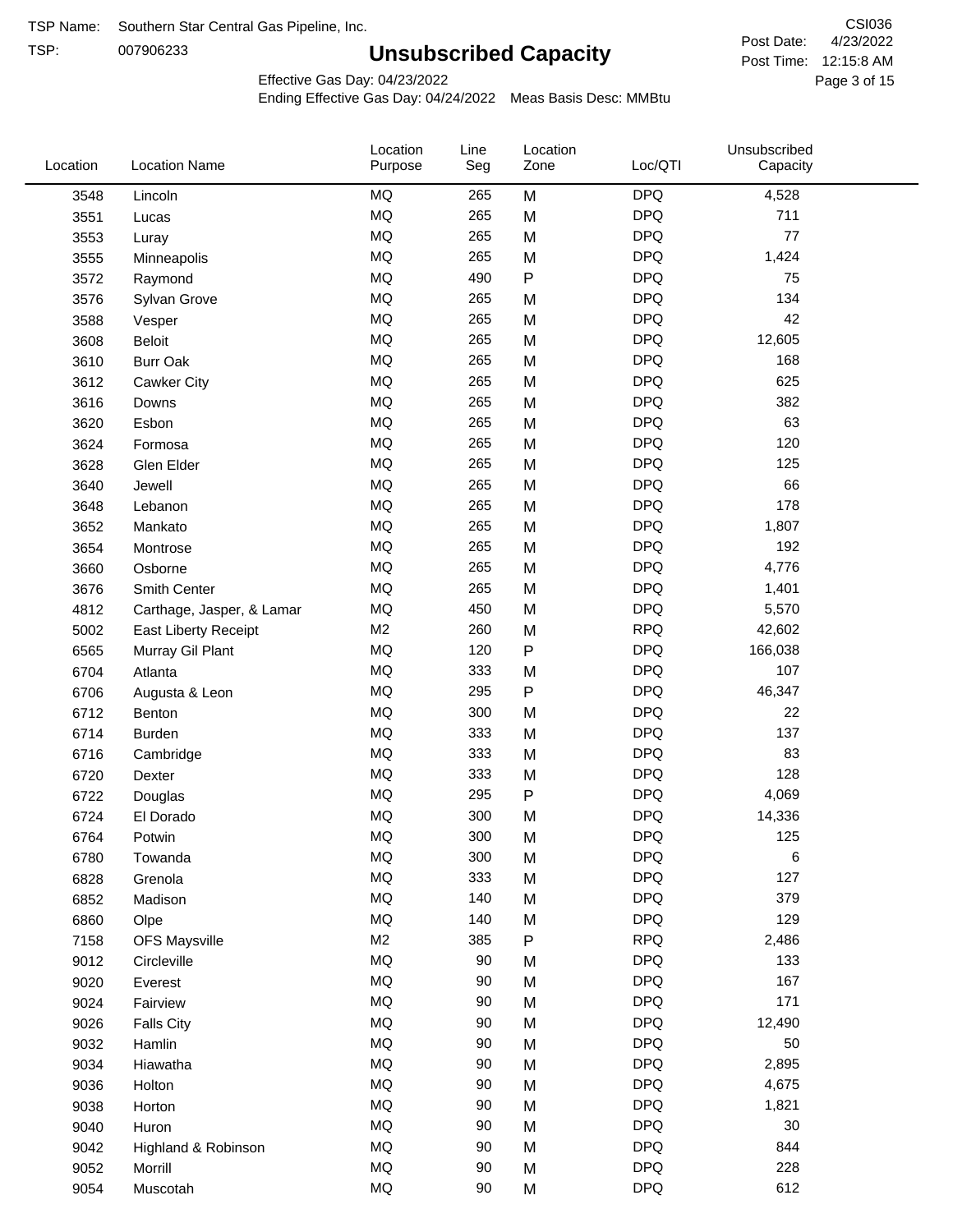TSP:

# **Unsubscribed Capacity**

4/23/2022 Page 4 of 15 Post Time: 12:15:8 AM CSI036 Post Date:

Effective Gas Day: 04/23/2022

| Location | <b>Location Name</b>            | Location<br>Purpose | Line<br>Seg | Location<br>Zone | Loc/QTI    | Unsubscribed<br>Capacity |  |
|----------|---------------------------------|---------------------|-------------|------------------|------------|--------------------------|--|
| 9057     | Netawaka                        | <b>MQ</b>           | 90          | M                | <b>DPQ</b> | 48                       |  |
| 9059     | Nortonville & Winchester        | MQ                  | 180         | M                | <b>DPQ</b> | 12                       |  |
| 9064     | Oskaloosa                       | MQ                  | 180         | M                | <b>DPQ</b> | 177                      |  |
| 9066     | Ozawkie                         | <b>MQ</b>           | 180         | M                | <b>DPQ</b> | 231                      |  |
| 9075     | Reserve                         | <b>MQ</b>           | 90          | M                | <b>DPQ</b> | 72                       |  |
| 9079     | Sabetha                         | MQ                  | 90          | M                | <b>DPQ</b> | 11,276                   |  |
| 9091     | <b>Valley Falls</b>             | MQ                  | 180         | M                | <b>DPQ</b> | 1,271                    |  |
| 9093     | Wathena, Elwood & Troy          | MQ                  | 250         | M                | <b>DPQ</b> | 6,996                    |  |
| 9095     | Whiting                         | MQ                  | 90          | M                | <b>DPQ</b> | 40                       |  |
| 9097     | Willis                          | <b>MQ</b>           | 90          | M                | <b>DPQ</b> | 208                      |  |
| 9657     | South Glavin, KS TB             | <b>MQ</b>           | 145         | M                | <b>DPQ</b> | 36,000                   |  |
| 9835     | Hutchinson                      | MQ                  | 490         | P                | <b>DPQ</b> | 279                      |  |
| 10731    | Chelin Pld                      | M <sub>2</sub>      | 315         | P                | <b>RPQ</b> | 12,086                   |  |
| 10847    | Olathe, KS East TB              | <b>MQ</b>           | 145         | M                | <b>DPQ</b> | 1,000                    |  |
| 10997    | EGT Jane - Receipt              | M <sub>2</sub>      | 423         | M                | <b>RPQ</b> | 146,982                  |  |
| 11138    | Anr Brown Emergency             | M <sub>2</sub>      | 90          | M                | <b>RPQ</b> | 23,860                   |  |
| 11377    | Transwestern Canadian - Rec.    | M <sub>2</sub>      | 458         | P                | <b>RPQ</b> | 56,705                   |  |
| 11435    | <b>OkTex Marsh Interconnect</b> | M <sub>2</sub>      | 458         | P                | <b>RPQ</b> | 47,447                   |  |
| 11704    | Alba-Purcell-Neck City          | MQ                  | 450         | M                | <b>DPQ</b> | 77                       |  |
| 11709    | Carl Junction                   | <b>MQ</b>           | 260         | M                | <b>DPQ</b> | 3,766                    |  |
| 11712    | Carterville                     | MQ                  | 450         | M                | <b>DPQ</b> | 6,134                    |  |
| 11716    | Duenweg                         | <b>MQ</b>           | 450         | M                | <b>DPQ</b> | 1,984                    |  |
| 11740    | Joplin-Galloway                 | MQ                  | 450         | M                | <b>DPQ</b> | 44,900                   |  |
| 11772    | <b>Reddings Mill</b>            | <b>MQ</b>           | 225         | M                | <b>DPQ</b> | 370                      |  |
| 11776    | Saginaw                         | MQ                  | 450         | M                | <b>DPQ</b> | 82                       |  |
| 11778    | Smithfield                      | <b>MQ</b>           | 260         | M                | <b>DPQ</b> | 50                       |  |
| 11779    | <b>Stones Corner</b>            | <b>MQ</b>           | 450         | M                | <b>DPQ</b> | 67                       |  |
| 11792    | Webb City                       | MQ                  | 450         | M                | <b>DPQ</b> | 3,052                    |  |
| 12723    | DCP - Kingfisher                | M <sub>2</sub>      | 400         | P                | <b>RPQ</b> | 12,876                   |  |
| 12782    | Herndon Pld                     | M <sub>2</sub>      | 333         | M                | <b>RPQ</b> | 2,822                    |  |
| 13011    | <b>OGT Mutual</b>               | M <sub>2</sub>      | 458         | P                | <b>RPQ</b> | 102,797                  |  |
| 13144    | Own Resources - Waverly         | M <sub>2</sub>      | 490         | P                | <b>RPQ</b> | 29,475                   |  |
| 13194    | <b>Superior Carney Plant</b>    | M <sub>2</sub>      | 390         | P                | <b>RPQ</b> | 36,616                   |  |
| 13565    | St. Francis                     | M <sub>2</sub>      | 490         | Ρ                | <b>RPQ</b> | 17,798                   |  |
| 13604    | Olathe, KS Naval Base TB        | MQ                  | 190         | M                | <b>DPQ</b> | 4,000                    |  |
| 13644    | Kansas City, Kansas             | MQ                  | 115         | M                | <b>DPQ</b> | 170,108                  |  |
| 13735    | State Line Pld                  | M <sub>2</sub>      | 490         | Ρ                | <b>RPQ</b> | 15,750                   |  |
| 13745    | Kansas City, MO                 | MQ                  | 195         | M                | <b>DPQ</b> | 165,756                  |  |
| 13746    | Grain Valley & Lake Lotawana    | MQ                  | 235         | M                | <b>DPQ</b> | 193,050                  |  |
| 13747    | Kentucky Avenue                 | MQ                  | 235         | M                | <b>DPQ</b> | 60,000                   |  |
| 13748    | 47th & 71st & Stateline         | MQ                  | 115         | M                | <b>DPQ</b> | 267,453                  |  |
| 13906    | Bonny Reservoir Pld             | M <sub>2</sub>      | 490         | Ρ                | <b>RPQ</b> | 44,606                   |  |
| 14027    | Mullendore Pld                  | M <sub>2</sub>      | 335         | Ρ                | <b>RPQ</b> | 6,646                    |  |
| 14155    | Chase County Pld                | M <sub>2</sub>      | 140         | M                | <b>RPQ</b> | 3,841                    |  |
| 14377    | DCP Mustang Plt                 | M <sub>2</sub>      | 340         | Ρ                | <b>RPQ</b> | 11,744                   |  |
| 14391    | <b>REP - North Williams</b>     | M <sub>2</sub>      | 495         | M                | <b>RPQ</b> | 32,434                   |  |
| 14513    | Cimarron Pipeline               | M <sub>2</sub>      | 315         | P                | <b>RPQ</b> | 9,761                    |  |
| 14872    | Own Resources - Wray            | M <sub>2</sub>      | 490         | P                | <b>RPQ</b> | 16,513                   |  |
| 14965    | CIG Riner                       | M <sub>2</sub>      | 490         | P                | <b>RPQ</b> | 51,538                   |  |
|          |                                 |                     |             |                  |            |                          |  |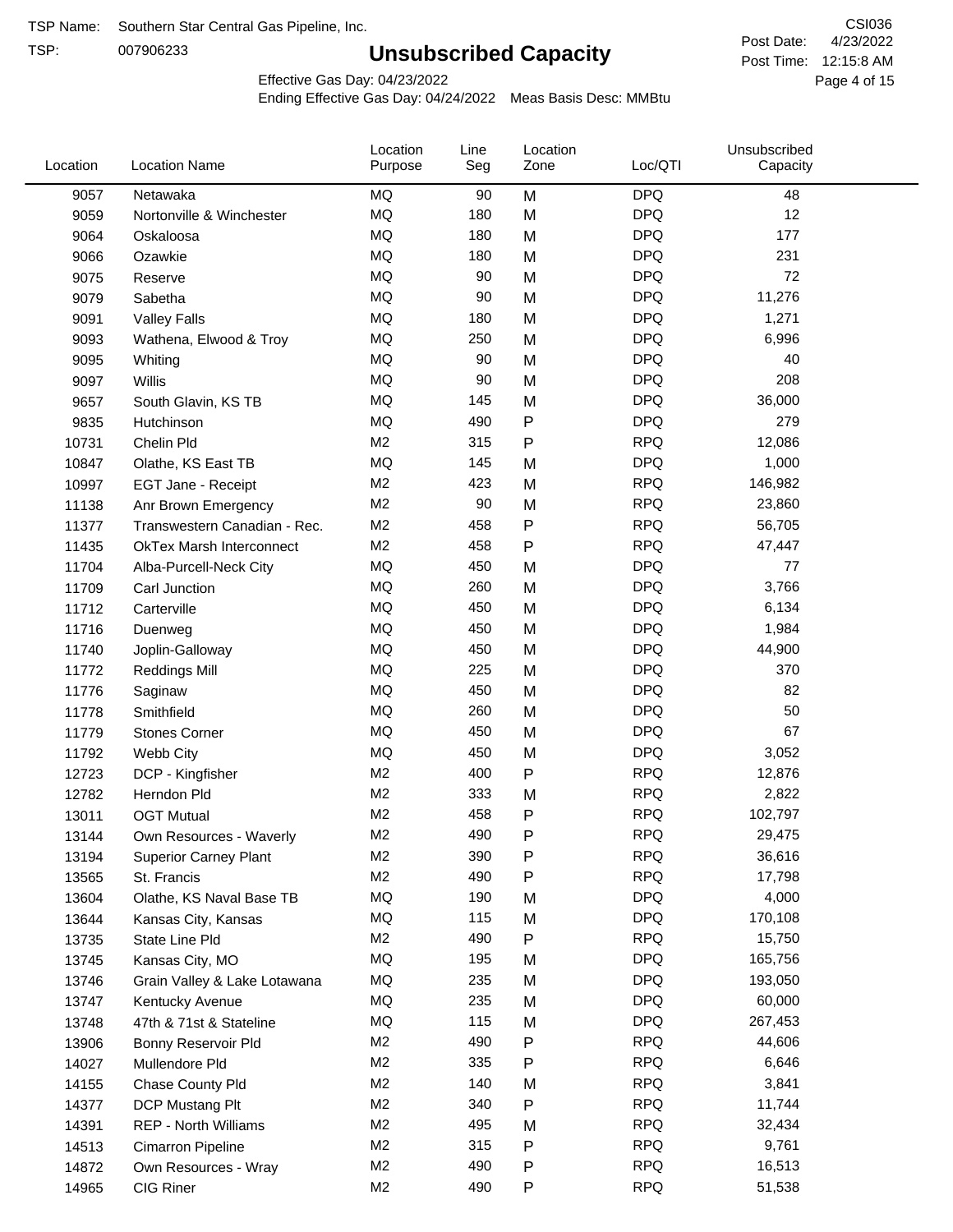TSP:

# **Unsubscribed Capacity**

4/23/2022 Page 5 of 15 Post Time: 12:15:8 AM CSI036 Post Date:

Effective Gas Day: 04/23/2022

| Location | <b>Location Name</b>               | Location<br>Purpose | Line<br>Seg | Location<br>Zone | Loc/QTI    | Unsubscribed<br>Capacity |  |
|----------|------------------------------------|---------------------|-------------|------------------|------------|--------------------------|--|
| 14971    | <b>KGST Ark River</b>              | M <sub>2</sub>      | 130         | P                | <b>RPQ</b> | 56,934                   |  |
| 15011    | <b>EOIT Noble</b>                  | M <sub>2</sub>      | 400         | P                | <b>RPQ</b> | 46,050                   |  |
| 15012    | Cleveland Mo                       | <b>MQ</b>           | 235         | M                | <b>DPQ</b> | 26                       |  |
| 15020    | East Lynne & Garden City           | <b>MQ</b>           | 235         | M                | <b>DPQ</b> | 830                      |  |
| 15024    | Freeman                            | <b>MQ</b>           | 235         | M                | <b>DPQ</b> | 76                       |  |
| 15032    | Holden                             | MQ                  | 235         | M                | <b>DPQ</b> | 4,017                    |  |
| 15044    | Kingsville                         | <b>MQ</b>           | 235         | M                | <b>DPQ</b> | 41                       |  |
| 15050    | Lone Jack                          | <b>MQ</b>           | 235         | M                | <b>DPQ</b> | 288                      |  |
| 15064    | Peculiar                           | <b>MQ</b>           | 235         | M                | <b>DPQ</b> | 2,265                    |  |
| 15066    | Pleasant Hill                      | <b>MQ</b>           | 235         | M                | <b>DPQ</b> | 4,776                    |  |
| 15117    | Hulah                              | M <sub>2</sub>      | 335         | P                | <b>RPQ</b> | 2,730                    |  |
| 15142    | <b>EOIT McClain</b>                | M <sub>2</sub>      | 385         | P                | <b>RPQ</b> | 91,338                   |  |
| 15216    | Dearborn MO                        | MQ                  | 250         | M                | <b>DPQ</b> | 1,372                    |  |
| 15223    | Nimrod                             | M <sub>2</sub>      | 340         | P                | <b>RPQ</b> | 23,446                   |  |
| 15236    | Questar Skull Creek                | M <sub>2</sub>      | 490         | P                | <b>RPQ</b> | 49,874                   |  |
| 15253    | DCP - Cimarron Plant               | M <sub>2</sub>      | 458         | P                | <b>RPQ</b> | 117,425                  |  |
| 15256    | New Market & Trimble               | <b>MQ</b>           | 250         | M                | <b>DPQ</b> | 92                       |  |
| 15266    | <b>CIG Floris</b>                  | M <sub>2</sub>      | 315         | Ρ                | <b>RPQ</b> | 81,012                   |  |
| 15300    | <b>OFS Stateline</b>               | M <sub>2</sub>      | 458         | P                | <b>RPQ</b> | 48,284                   |  |
| 15343    | St. Francis Pld                    | M <sub>2</sub>      | 490         | P                | <b>RPQ</b> | 13,960                   |  |
| 15405    | Golden Gas Pld                     | M <sub>2</sub>      | 315         | P                | <b>RPQ</b> | 25,274                   |  |
| 15430    | Velma Gas Plant                    | M <sub>2</sub>      | 385         | P                | <b>RPQ</b> | 53,846                   |  |
| 15433    | Scout - Satanta                    | M <sub>2</sub>      | 130         | P                | <b>RPQ</b> | 185,442                  |  |
| 15857    | DCP - Sholem                       | M <sub>2</sub>      | 385         | P                | <b>RPQ</b> | 2,182                    |  |
| 15907    | Cowley Gas Systems, LLC            | M <sub>2</sub>      | 333         | M                | <b>RPQ</b> | 3,084                    |  |
| 16013    | South Olathe TB                    | MQ                  | 145         | M                | <b>DPQ</b> | 24,000                   |  |
| 16289    | Scout - Jayhawk                    | M <sub>2</sub>      | 130         | P                | <b>RPQ</b> | 125,886                  |  |
| 16294    | Wamsutter - Echo Springs           | M <sub>2</sub>      | 490         | P                | <b>RPQ</b> | 223,278                  |  |
| 16376    | Salt Plains Storage                | M <sub>2</sub>      | 315         | P                | <b>RPQ</b> | 225,257                  |  |
| 16453    | ETC Texas Pipeline Beaver          | M <sub>2</sub>      | 315         | P                | <b>RPQ</b> | 86,510                   |  |
| 16478    | Envirotek Fuel Systems Inc         | M <sub>2</sub>      | 497         | Ρ                | <b>RPQ</b> | 4,818                    |  |
| 16508    | <b>Blue Jacket</b>                 | MQ                  | 225         | M                | <b>DPQ</b> | 81                       |  |
| 16516    | Commerce                           | MQ                  | 225         | M                | <b>DPQ</b> | 6,869                    |  |
| 16532    | Hockerville                        | MQ                  | 225         | M                | <b>DPQ</b> | 219                      |  |
| 16534    | Quapaw                             | M <sub>2</sub>      | 225         | M                | <b>RPQ</b> | 29,362                   |  |
| 16552    | Miami                              | MQ                  | 225         | M                | <b>DPQ</b> | 28,664                   |  |
| 16562    | Republican                         | M <sub>2</sub>      | 490         | P                | <b>RPQ</b> | 108,219                  |  |
| 16568    | Quapaw                             | <b>MQ</b>           | 225         | M                | <b>DPQ</b> | 342                      |  |
| 16582    | EnergyVest - W Lenapah             | M <sub>2</sub>      | 225         | M                | <b>RPQ</b> | 17,625                   |  |
| 16583    | Cranor Tap                         | M <sub>2</sub>      | 497         | Ρ                | <b>RPQ</b> | 6,060                    |  |
| 16584    | Oneok Westex Hemphill              | M <sub>2</sub>      | 458         | Ρ                | <b>RPQ</b> | 54,887                   |  |
| 16592    | <b>TIGT Sugar Creek</b>            | M <sub>2</sub>      | 235         | M                | <b>RPQ</b> | 15,186                   |  |
| 16593    | <b>TIGT Glavin</b>                 | M <sub>2</sub>      | 190         | M                | <b>RPQ</b> | 113,678                  |  |
| 16604    | Osage Hills                        | M <sub>2</sub>      | 357         | Ρ                | <b>RPQ</b> | 10,303                   |  |
| 16620    | ETC Texas Pipeline Canadian        | M <sub>2</sub>      | 458         | Ρ                | <b>RPQ</b> | 39,194                   |  |
| 16621    | <b>ETC Texas Pipeline Hemphill</b> | M <sub>2</sub>      | 458         | Ρ                | <b>RPQ</b> | 61,340                   |  |
| 16667    | ECQ Pipeline - Powell              | M <sub>2</sub>      | 117         | M                | <b>RPQ</b> | 13,610                   |  |
| 16679    | Fox Plant                          | M <sub>2</sub>      | 385         | Ρ                | <b>RPQ</b> | 5,174                    |  |
| 16746    | Roxanna                            | M <sub>2</sub>      | 495         | M                | <b>RPQ</b> | 4,505                    |  |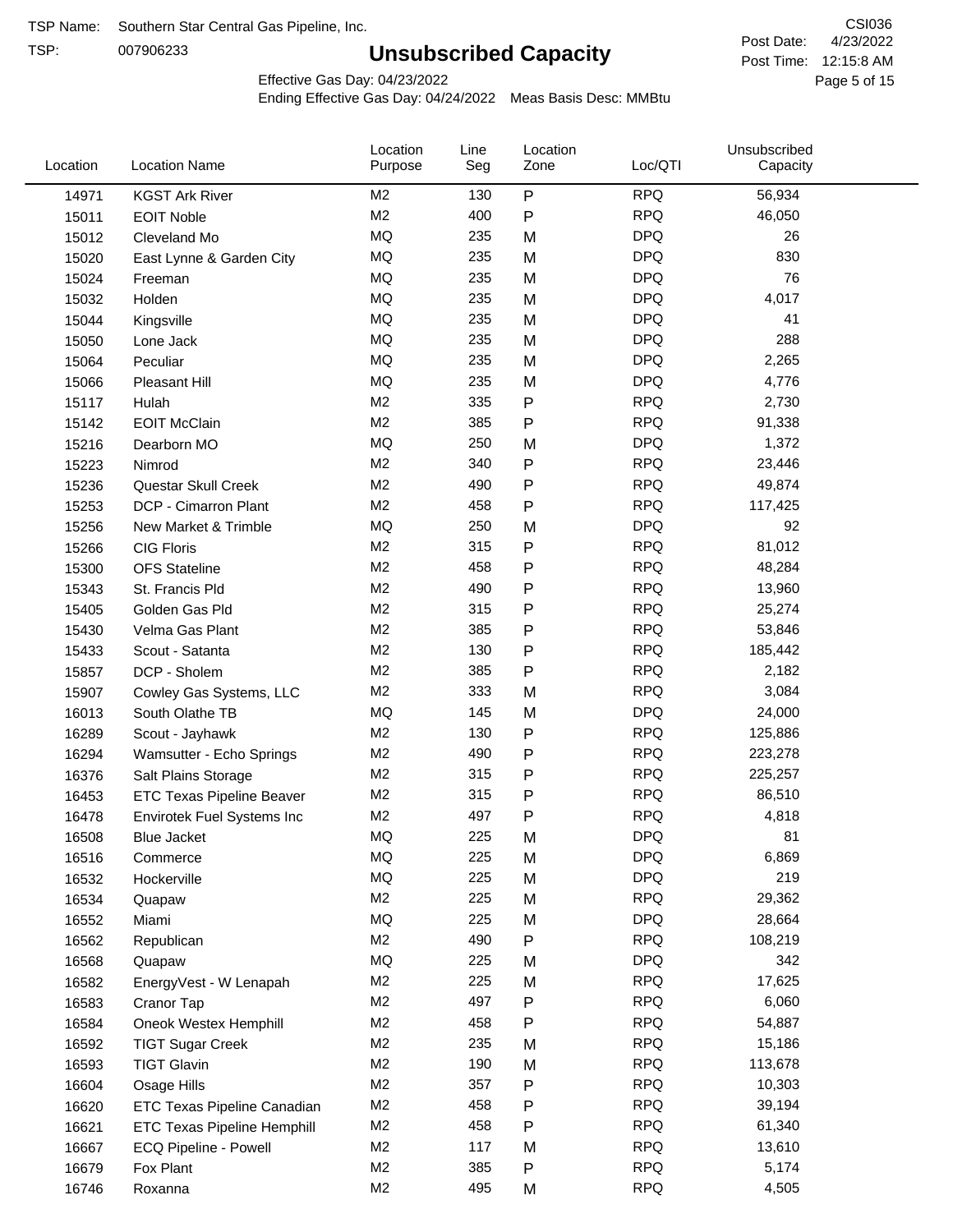TSP:

# **Unsubscribed Capacity**

4/23/2022 Page 6 of 15 Post Time: 12:15:8 AM CSI036 Post Date:

Effective Gas Day: 04/23/2022

| <b>RPQ</b><br>RedBud-Thayer Tap<br>M <sub>2</sub><br>M<br>4,872<br>16747<br>495<br>M <sub>2</sub><br>333<br>$\mathsf{P}$<br><b>RPQ</b><br>5,334<br>16750<br>Dilworth Rms<br>M <sub>2</sub><br><b>RPQ</b><br>66,400<br>495<br>M<br>16757<br>River Rock - Fireside<br>M <sub>2</sub><br>225<br><b>RPQ</b><br>16774<br>17,605<br>M<br>River Rock - E Lenapah<br>M <sub>2</sub><br><b>RPQ</b><br>130<br>$\mathsf{P}$<br><b>NNG Kiowa</b><br>73,872<br>16794<br>M <sub>2</sub><br><b>RPQ</b><br>225<br>9,982<br>16798<br>M<br><b>Endeavor Energy Resources</b><br>M <sub>2</sub><br><b>RPQ</b><br>117<br>6,183<br>16802<br>M<br>Sunwest<br>M <sub>2</sub><br><b>RPQ</b><br>225<br>8,850<br>M<br>16806<br>Bluco- East Wann |  |
|----------------------------------------------------------------------------------------------------------------------------------------------------------------------------------------------------------------------------------------------------------------------------------------------------------------------------------------------------------------------------------------------------------------------------------------------------------------------------------------------------------------------------------------------------------------------------------------------------------------------------------------------------------------------------------------------------------------------|--|
|                                                                                                                                                                                                                                                                                                                                                                                                                                                                                                                                                                                                                                                                                                                      |  |
|                                                                                                                                                                                                                                                                                                                                                                                                                                                                                                                                                                                                                                                                                                                      |  |
|                                                                                                                                                                                                                                                                                                                                                                                                                                                                                                                                                                                                                                                                                                                      |  |
|                                                                                                                                                                                                                                                                                                                                                                                                                                                                                                                                                                                                                                                                                                                      |  |
|                                                                                                                                                                                                                                                                                                                                                                                                                                                                                                                                                                                                                                                                                                                      |  |
|                                                                                                                                                                                                                                                                                                                                                                                                                                                                                                                                                                                                                                                                                                                      |  |
|                                                                                                                                                                                                                                                                                                                                                                                                                                                                                                                                                                                                                                                                                                                      |  |
|                                                                                                                                                                                                                                                                                                                                                                                                                                                                                                                                                                                                                                                                                                                      |  |
| M <sub>2</sub><br>490<br>$\mathsf{P}$<br><b>RPQ</b><br>35,096<br>16807<br>Bitter Creek Eckley Pld-Yuma                                                                                                                                                                                                                                                                                                                                                                                                                                                                                                                                                                                                               |  |
| M <sub>2</sub><br><b>RPQ</b><br>95<br>5,590<br>16812<br>M<br><b>RiverGas</b>                                                                                                                                                                                                                                                                                                                                                                                                                                                                                                                                                                                                                                         |  |
| M <sub>2</sub><br>$\mathsf{P}$<br><b>RPQ</b><br>392,934<br>130<br>16813<br>Cheyenne Plains - Sand Dune                                                                                                                                                                                                                                                                                                                                                                                                                                                                                                                                                                                                               |  |
| M <sub>2</sub><br><b>RPQ</b><br>495<br>M<br>7,179<br>16817<br><b>Midwest Energy</b>                                                                                                                                                                                                                                                                                                                                                                                                                                                                                                                                                                                                                                  |  |
| M <sub>2</sub><br><b>RPQ</b><br>225<br>9,535<br>16819<br>River Rock- Keeton<br>M                                                                                                                                                                                                                                                                                                                                                                                                                                                                                                                                                                                                                                     |  |
| M <sub>2</sub><br><b>RPQ</b><br>458<br>$\mathsf{P}$<br>50,052<br>16820<br>Superior - Hemphill                                                                                                                                                                                                                                                                                                                                                                                                                                                                                                                                                                                                                        |  |
| M <sub>2</sub><br><b>RPQ</b><br>490<br>$\mathsf{P}$<br>Yuma West<br>15,688<br>16821                                                                                                                                                                                                                                                                                                                                                                                                                                                                                                                                                                                                                                  |  |
| M <sub>2</sub><br>95<br>M<br><b>RPQ</b><br>4,292<br>16822<br>Jayhawk PLD                                                                                                                                                                                                                                                                                                                                                                                                                                                                                                                                                                                                                                             |  |
| M <sub>2</sub><br>497<br>$\mathsf{P}$<br><b>RPQ</b><br>8,858<br>16824<br>Coon Creek                                                                                                                                                                                                                                                                                                                                                                                                                                                                                                                                                                                                                                  |  |
| M <sub>2</sub><br>495<br><b>RPQ</b><br>8,573<br>M<br>16835<br>Shiloh                                                                                                                                                                                                                                                                                                                                                                                                                                                                                                                                                                                                                                                 |  |
| <b>MQ</b><br><b>DPQ</b><br>235<br>M<br>86,400<br>16836<br>Evergy - South Harper                                                                                                                                                                                                                                                                                                                                                                                                                                                                                                                                                                                                                                      |  |
| MQ<br>M<br><b>DPQ</b><br>496<br>1,397<br>16837<br><b>EKAE Ethanol Plant</b>                                                                                                                                                                                                                                                                                                                                                                                                                                                                                                                                                                                                                                          |  |
| MQ<br>195<br><b>DPQ</b><br>M<br>28,800<br>16840<br>Nearman Creek Power Plant                                                                                                                                                                                                                                                                                                                                                                                                                                                                                                                                                                                                                                         |  |
| <b>RPQ</b><br>M <sub>2</sub><br>260<br>M<br>8,000<br>16844<br><b>Montgomery County</b>                                                                                                                                                                                                                                                                                                                                                                                                                                                                                                                                                                                                                               |  |
| M <sub>2</sub><br>260<br><b>RPQ</b><br>M<br>4,000<br>16848<br>Colt-Liberty                                                                                                                                                                                                                                                                                                                                                                                                                                                                                                                                                                                                                                           |  |
| <b>DPQ</b><br>MQ<br>120<br>${\sf P}$<br>2,880<br>16849<br>City of Mulvane Power Plant                                                                                                                                                                                                                                                                                                                                                                                                                                                                                                                                                                                                                                |  |
| M <sub>2</sub><br>$\mathsf{P}$<br><b>RPQ</b><br>66,094<br>490<br>16850<br>Escalera - Cow Creek                                                                                                                                                                                                                                                                                                                                                                                                                                                                                                                                                                                                                       |  |
| M <sub>2</sub><br><b>RPQ</b><br>495<br>60,000<br>16852<br>Southeastern KS P/L Wilson<br>M                                                                                                                                                                                                                                                                                                                                                                                                                                                                                                                                                                                                                            |  |
| M <sub>2</sub><br>$\mathsf{P}$<br><b>RPQ</b><br>400<br>10,482<br>16857<br>Superior - Cashion                                                                                                                                                                                                                                                                                                                                                                                                                                                                                                                                                                                                                         |  |
| <b>RPQ</b><br>M <sub>2</sub><br>390<br>$\mathsf{P}$<br>21,660<br>16862<br>Superior - Perkins                                                                                                                                                                                                                                                                                                                                                                                                                                                                                                                                                                                                                         |  |
| M <sub>2</sub><br><b>RPQ</b><br>260<br>8,000<br>M<br>16865<br>RedBud-Mound Valley                                                                                                                                                                                                                                                                                                                                                                                                                                                                                                                                                                                                                                    |  |
| M <sub>2</sub><br>130<br><b>RPQ</b><br>$\mathsf{P}$<br>50,000<br>16871<br><b>TIGT Grant</b>                                                                                                                                                                                                                                                                                                                                                                                                                                                                                                                                                                                                                          |  |
| M <sub>2</sub><br><b>RPQ</b><br>495<br>M<br>57,579<br>16872<br>River Rock - Jayhawk                                                                                                                                                                                                                                                                                                                                                                                                                                                                                                                                                                                                                                  |  |
| <b>RPQ</b><br>M <sub>2</sub><br>495<br>15,000<br>16873<br>Layne Energy Sycamore<br>M                                                                                                                                                                                                                                                                                                                                                                                                                                                                                                                                                                                                                                 |  |
| MQ<br><b>DPQ</b><br>455<br>33,611<br>Crenshaw Road<br>M<br>16875                                                                                                                                                                                                                                                                                                                                                                                                                                                                                                                                                                                                                                                     |  |
| M <sub>2</sub><br><b>RPQ</b><br>8,000<br>260<br>16877<br>Acme Energy Services, Inc.<br>M                                                                                                                                                                                                                                                                                                                                                                                                                                                                                                                                                                                                                             |  |
| M <sub>2</sub><br><b>RPQ</b><br>1,000<br>235<br>M<br>16880<br>Cottonwood                                                                                                                                                                                                                                                                                                                                                                                                                                                                                                                                                                                                                                             |  |
| M <sub>2</sub><br>495<br><b>RPQ</b><br>34,135<br>16883<br>Cherryvale Boorigie PLd<br>M                                                                                                                                                                                                                                                                                                                                                                                                                                                                                                                                                                                                                               |  |
| MQ<br>390<br><b>DPQ</b><br>P<br>6,067<br>16884<br>Keystone Delivery                                                                                                                                                                                                                                                                                                                                                                                                                                                                                                                                                                                                                                                  |  |
| MQ<br><b>DPQ</b><br>95<br>6,078<br>M<br>16890<br>ADM/Deerfield                                                                                                                                                                                                                                                                                                                                                                                                                                                                                                                                                                                                                                                       |  |
| M <sub>2</sub><br><b>RPQ</b><br>8,300<br>260<br>16891<br>M<br><b>KP Liberty</b>                                                                                                                                                                                                                                                                                                                                                                                                                                                                                                                                                                                                                                      |  |
| M <sub>2</sub><br>117<br><b>RPQ</b><br>30,198<br>16897<br><b>REP - South Williams</b><br>M                                                                                                                                                                                                                                                                                                                                                                                                                                                                                                                                                                                                                           |  |
| M <sub>2</sub><br><b>RPQ</b><br>7,970<br>225<br>16905<br>NEOK Production Company,<br>M                                                                                                                                                                                                                                                                                                                                                                                                                                                                                                                                                                                                                               |  |
| M <sub>2</sub><br>495<br><b>RPQ</b><br>54,600<br>16908<br>River Rock - Ft. Scott<br>M                                                                                                                                                                                                                                                                                                                                                                                                                                                                                                                                                                                                                                |  |
| MQ<br>250<br><b>DPQ</b><br>34,400<br>16911<br>M<br>Evergy - Lake Road                                                                                                                                                                                                                                                                                                                                                                                                                                                                                                                                                                                                                                                |  |
| M <sub>2</sub><br>315<br><b>RPQ</b><br>157,111<br>P<br>16912<br>Targa - Waynoka                                                                                                                                                                                                                                                                                                                                                                                                                                                                                                                                                                                                                                      |  |
| MQ<br>490<br><b>DPQ</b><br>Ρ<br>3,500<br>16916<br>Kansas Ethanol, LLC                                                                                                                                                                                                                                                                                                                                                                                                                                                                                                                                                                                                                                                |  |
| MQ<br><b>DPQ</b><br>225<br>1,510<br>16917<br>Downstream Casino<br>M                                                                                                                                                                                                                                                                                                                                                                                                                                                                                                                                                                                                                                                  |  |
| MQ<br>425<br><b>DPQ</b><br>6,623<br>16918<br>Show Me Ethanol<br>M                                                                                                                                                                                                                                                                                                                                                                                                                                                                                                                                                                                                                                                    |  |
| M <sub>2</sub><br>340<br>P<br><b>RPQ</b><br>6,846<br>16922<br><b>Timberline Energy</b>                                                                                                                                                                                                                                                                                                                                                                                                                                                                                                                                                                                                                               |  |
| MQ<br><b>DPQ</b><br>120<br>P<br>30,000<br>16923<br><b>Mid-Continent Market</b>                                                                                                                                                                                                                                                                                                                                                                                                                                                                                                                                                                                                                                       |  |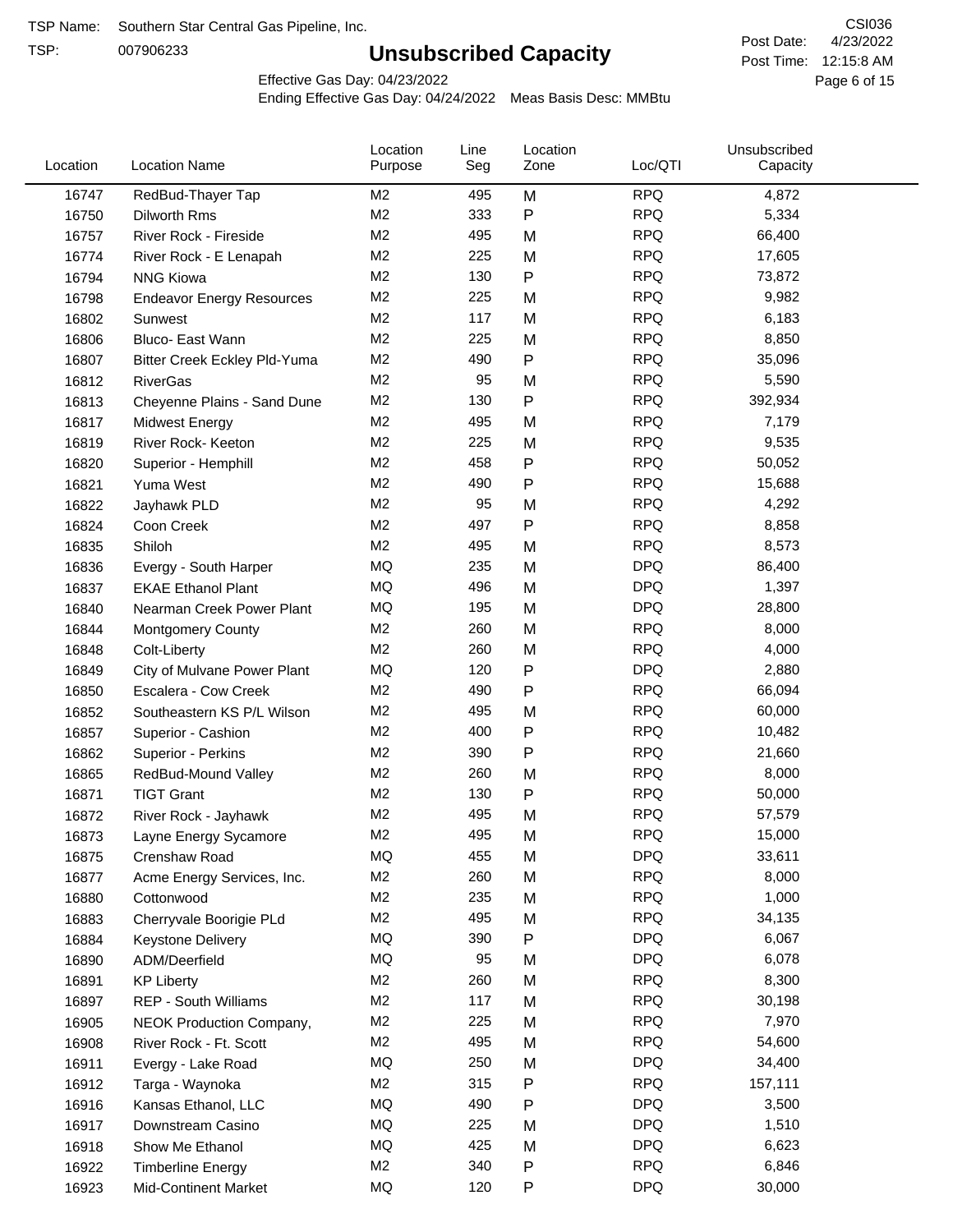TSP:

# **Unsubscribed Capacity**

4/23/2022 Page 7 of 15 Post Time: 12:15:8 AM CSI036 Post Date:

Effective Gas Day: 04/23/2022

| Location | <b>Location Name</b>                | Location<br>Purpose | Line<br>Seg | Location<br>Zone | Loc/QTI    | Unsubscribed<br>Capacity |  |
|----------|-------------------------------------|---------------------|-------------|------------------|------------|--------------------------|--|
| 16931    | Midwest Energy - Goodman            | MQ                  | 490         | ${\sf P}$        | <b>DPQ</b> | 8,000                    |  |
| 16933    | Westar Emporia Energy               | MQ                  | 140         | M                | <b>DPQ</b> | 106,202                  |  |
| 16935    | River Rock - Graybill               | M <sub>2</sub>      | 260         | M                | <b>RPQ</b> | 23,168                   |  |
| 16941    | REP - Independence CDP              | M <sub>2</sub>      | 117         | M                | <b>RPQ</b> | 29,270                   |  |
| 16942    | <b>Big Timber</b>                   | M <sub>2</sub>      | 490         | Ρ                | <b>RPQ</b> | 49,356                   |  |
| 16945    | ETC Texas Pipeline Antelope         | M <sub>2</sub>      | 458         | Ρ                | <b>RPQ</b> | 110,000                  |  |
| 16949    | Summit Branson                      | MQ                  | 455         | M                | <b>DPQ</b> | 62,208                   |  |
| 16952    | <b>Overland Park</b>                | MQ                  | 115         | M                | <b>DPQ</b> | 77,485                   |  |
| 16953    | Merriam                             | MQ                  | 115         | M                | <b>DPQ</b> | 123,624                  |  |
| 16955    | Mustang Gas Products, LLC           | M <sub>2</sub>      | 405         | P                | <b>RPQ</b> | 25,550                   |  |
| 16956    | Superior - Ford                     | M <sub>2</sub>      | 130         | Ρ                | <b>RPQ</b> | 17,375                   |  |
| 16962    | Summit Sedalia                      | MQ                  | 235         | M                | <b>DPQ</b> | 0                        |  |
| 16967    | Noble Energy - Lilli                | M <sub>2</sub>      | 490         | Ρ                | <b>RPQ</b> | 40,863                   |  |
| 16972    | <b>ONG Norman</b>                   | MQ                  | 385         | Ρ                | <b>DPQ</b> | 40                       |  |
| 16975    | <b>Superior - Spring Creek</b>      | M <sub>2</sub>      | 315         | Ρ                | <b>RPQ</b> | 7,680                    |  |
| 16976    | Bettis Asphalt & Construction       | MQ                  | 180         | M                | <b>DPQ</b> | 3,216                    |  |
| 16977    | <b>KGS Kansas Star Casino</b>       | MQ                  | 333         | P                | <b>DPQ</b> | 144                      |  |
| 16980    | <b>Black Hills Colwich</b>          | MQ                  | 120         | P                | <b>DPQ</b> | 9,995                    |  |
| 16981    | Superior - Bellmon                  | M <sub>2</sub>      | 380         | P                | <b>RPQ</b> | 63,800                   |  |
| 16983    | DCP Midstream - Ellis               | MQ                  | 458         | Ρ                | <b>DPQ</b> | 6,702                    |  |
| 16988    | Atmos Energy - W. Lawrence          | MQ                  | 180         | M                | <b>DPQ</b> | 127                      |  |
| 16991    | Williams Midstream North Alva       | MQ                  | 315         | P                | <b>DPQ</b> | 1,992                    |  |
| 16992    | <b>ONG Ottawa</b>                   | MQ                  | 225         | M                | <b>DPQ</b> | 0                        |  |
| 16993    | Farmer's Gas                        | MQ                  | 130         | Ρ                | <b>DPQ</b> | 9,000                    |  |
| 16996    | Scout Sublette Delivery             | MQ                  | 130         | Ρ                | <b>DPQ</b> | 100                      |  |
| 16997    | Devon Energy Medford Station        | M <sub>2</sub>      | 315         | Ρ                | <b>RPQ</b> | 30,000                   |  |
| 16998    | Cheyenne Light, Fuel and            | MQ                  | 490         | P                | <b>DPQ</b> | 90,800                   |  |
| 16999    | ETC - Crescent                      | M <sub>2</sub>      | 400         | Ρ                | <b>RPQ</b> | 35,000                   |  |
| 17000    | Bourbon County, KS -                | MQ                  | 95          | M                | <b>DPQ</b> | 1                        |  |
| 17003    | Sunflower Electric Rubart           | MQ                  | 130         | Ρ                | <b>DPQ</b> | 48,808                   |  |
| 17004    | <b>NGPL Beaver</b>                  | MQ                  | 315         | P                | <b>DPQ</b> | 175,000                  |  |
| 17005    | ETC - Rose Valley (Delivery)        | <b>MQ</b>           | 315         | P                | <b>DPQ</b> | 5,000                    |  |
| 17006    | ETC - Rose Valley                   | M <sub>2</sub>      | 315         | Ρ                | <b>RPQ</b> | 195,226                  |  |
| 17008    | <b>OMPA Lamb</b>                    | MQ                  | 335         | Ρ                | <b>DPQ</b> | 51,383                   |  |
| 17009    | <b>Grasslands Energy Centennial</b> | M <sub>2</sub>      | 490         | Ρ                | <b>RPQ</b> | 25,000                   |  |
| 17010    | Noble Keota Receipt                 | M <sub>2</sub>      | 490         | Ρ                | <b>RPQ</b> | 52,200                   |  |
| 17011    | Noble Keota Delivery                | MQ                  | 490         | Ρ                | <b>DPQ</b> | 52,200                   |  |
| 17013    | Enlink - Battle Ridge               | M <sub>2</sub>      | 390         | P                | <b>RPQ</b> | 31,824                   |  |
| 17021    | <b>TIGT Yuma</b>                    | M <sub>2</sub>      | 490         | P                | <b>RPQ</b> | 24,562                   |  |
| 17033    | Kickapoo Nation School              | MQ                  | 90          | M                | <b>DPQ</b> | 300                      |  |
| 17034    | ENVIA Energy Oklahoma City,         | MQ                  | 400         | Ρ                | <b>DPQ</b> | 3,888                    |  |
| 17035    | Ameren Columbia                     | MQ                  | 235         | M                | <b>DPQ</b> | 35,512                   |  |
| 17036    | <b>Coffeyville Resources</b>        | MQ                  | 260         | M                | <b>DPQ</b> | 39,992                   |  |
| 17050    | Atmos - Forest View                 | MQ                  | 190         | M                | <b>DPQ</b> | 4,058                    |  |
| 17052    | ONG NW Oklahoma City                | MQ                  | 340         | P                | <b>DPQ</b> | 39,000                   |  |
| 17054    | <b>ONG Guthrie</b>                  | MQ                  | 400         | Ρ                | <b>DPQ</b> | 4,799                    |  |
| 17055    | ETC Texas Pipeline Nash             | MQ                  | 458         | Ρ                | <b>DPQ</b> | 1,500                    |  |
| 17056    | Blue Mountain - Chisholm Trail      | M <sub>2</sub>      | 340         | Ρ                | <b>RPQ</b> | 72,000                   |  |
| 17057    | City of Tonkawa                     | MQ                  | 380         | P                | <b>DPQ</b> | 3,000                    |  |
|          |                                     |                     |             |                  |            |                          |  |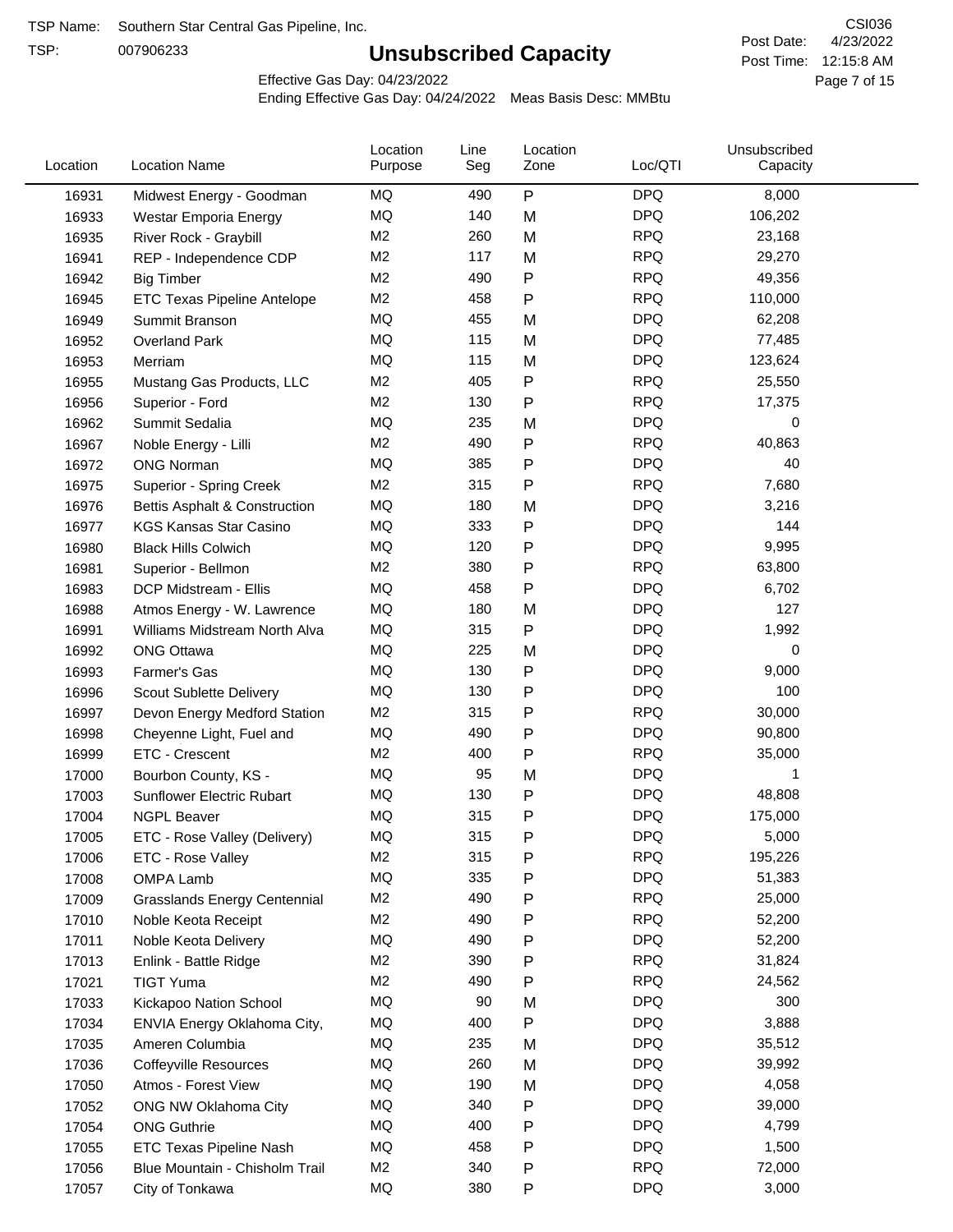TSP:

# **Unsubscribed Capacity**

4/23/2022 Page 8 of 15 Post Time: 12:15:8 AM CSI036 Post Date:

Effective Gas Day: 04/23/2022

| Location | <b>Location Name</b>           | Location<br>Purpose | Line<br>Seg | Location<br>Zone | Loc/QTI    | Unsubscribed<br>Capacity |  |
|----------|--------------------------------|---------------------|-------------|------------------|------------|--------------------------|--|
| 17058    | RPP - Hamm Landfill            | M <sub>2</sub>      | 195         | M                | <b>RPQ</b> | 2,500                    |  |
| 17060    | Atmos-Elk City                 | MQ                  | 87          | M                | <b>DPQ</b> | 216                      |  |
| 17064    | Koch - Enid                    | MQ                  | 405         | P                | <b>DPQ</b> | 0                        |  |
| 17065    | Canyon - Redcliff (Receipt)    | M <sub>2</sub>      | 458         | Ρ                | <b>RPQ</b> | 180,000                  |  |
| 17066    | Canyon - Redcliff (Delivery)   | MQ                  | 458         | Ρ                | <b>DPQ</b> | 6,175                    |  |
| 17067    | Blue Mountain - Chisholm Trail | M <sub>2</sub>      | 340         | Ρ                | <b>RPQ</b> | 70,000                   |  |
| 17068    | <b>EOIT Alfalfa</b>            | M <sub>2</sub>      | 458         | Ρ                | <b>RPQ</b> | 200,000                  |  |
| 17069    | <b>NGPL Carter</b>             | <b>MQ</b>           | 385         | Ρ                | <b>DPQ</b> | 65,000                   |  |
| 17080    | <b>ONEOK Bakken Pipeline</b>   | MQ                  | 490         | Ρ                | <b>DPQ</b> | 360                      |  |
| 17086    | NGPL - Mutual                  | MQ                  | 458         | P                | <b>DPQ</b> | 150,000                  |  |
| 17087    | REX-St.Joe                     | M <sub>2</sub>      | 250         | M                | <b>RPQ</b> | 78,606                   |  |
| 17091    | OGT - Maysville                | M <sub>2</sub>      | 385         | P                | <b>RPQ</b> | 110,000                  |  |
| 17096    | Northern Natural-Kiowa         | <b>MQ</b>           | 130         | Ρ                | <b>DPQ</b> | 100,000                  |  |
| 17104    | Black Hills - Plevna, KS TB    | MQ                  | 130         | Ρ                | <b>DPQ</b> | 480                      |  |
| 17105    | WIC - Cheyenne Hub             | M <sub>2</sub>      | 490         | P                | <b>RPQ</b> | 144,000                  |  |
| 17113    | NGPL - Ford County Receipt     | M <sub>2</sub>      | 130         | Ρ                | <b>RPQ</b> | 190,400                  |  |
| 17119    | Waste Mgmt RNG Receipt         | M <sub>2</sub>      | 400         | $\mathsf{P}$     | <b>RPQ</b> | 2,976                    |  |
| 17404    | Anderson                       | MQ                  | 423         | M                | <b>DPQ</b> | 1,130                    |  |
| 17406    | Ash Grove, Walnut Grove & Wil  | MQ                  | 455         | M                | <b>DPQ</b> | 2,595                    |  |
| 17408    | Aurora                         | MQ                  | 455         | M                | <b>DPQ</b> | 850                      |  |
| 17410    | <b>Billings Mo</b>             | MQ                  | 455         | M                | <b>DPQ</b> | 2,918                    |  |
| 17414    | Clever Mo                      | <b>MQ</b>           | 455         | M                | <b>DPQ</b> | 738                      |  |
| 17416    | Crane Mo                       | <b>MQ</b>           | 455         | M                | <b>DPQ</b> | 2,944                    |  |
| 17418    | Diamond                        | <b>MQ</b>           | 455         | M                | <b>DPQ</b> | 546                      |  |
| 17426    | Freistatt                      | <b>MQ</b>           | 455         | M                | <b>DPQ</b> | 256                      |  |
| 17430    | Goodman                        | MQ                  | 423         | M                | <b>DPQ</b> | 625                      |  |
| 17448    | Lanagan                        | <b>MQ</b>           | 423         | M                | <b>DPQ</b> | 337                      |  |
| 17452    | Marionville                    | <b>MQ</b>           | 455         | M                | <b>DPQ</b> | 1,119                    |  |
| 17454    | Monett                         | MQ                  | 455         | M                | <b>DPQ</b> | 25,276                   |  |
| 17456    | Mt Vernon & Verona             | MQ                  | 455         | M                | <b>DPQ</b> | 4,407                    |  |
| 17458    | Neosho                         | <b>MQ</b>           | 455         | M                | <b>DPQ</b> | 8,597                    |  |
| 17460    | Noel & North Noel              | MQ                  | 423         | M                | <b>DPQ</b> | 19,472                   |  |
| 17462    | Nixa & Ozark                   | MQ                  | 455         | M                | <b>DPQ</b> | 5,340                    |  |
| 17464    | Pierce City                    | MQ                  | 455         | M                | <b>DPQ</b> | 3,281                    |  |
| 17466    | Pineville                      | MQ                  | 423         | M                | <b>DPQ</b> | 302                      |  |
| 17472    | Republic                       | MQ                  | 455         | M                | <b>DPQ</b> | 883                      |  |
| 17476    | Sarcoxie                       | MQ                  | 455         | M                | <b>DPQ</b> | 2,828                    |  |
| 17478    | Seneca                         | MQ                  | 225         | M                | <b>DPQ</b> | 9,873                    |  |
| 17492    | Wentworth                      | MQ                  | 455         | M                | <b>DPQ</b> | 193                      |  |
| 18328    | Goessel                        | MQ                  | 140         | M                | <b>DPQ</b> | 62                       |  |
| 18356    | Newton                         | MQ                  | 120         | Ρ                | <b>DPQ</b> | 21,538                   |  |
| 19000    | Scout Jayhawk Delivery         | MQ                  | 130         | Ρ                | <b>DPQ</b> | 185,442                  |  |
| 19548    | Lyndon                         | MQ                  | 140         | M                | <b>DPQ</b> | 655                      |  |
| 19552    | Melvern                        | MQ                  | 493         | M                | <b>DPQ</b> | 42                       |  |
| 19554    | Michigan Valley                | MQ                  | 140         | M                | <b>DPQ</b> | 339                      |  |
| 19564    | Pomona                         | MQ                  | 140         | M                | <b>DPQ</b> | 1,579                    |  |
| 19568    | Quenemo                        | MQ                  | 140         | M                | <b>DPQ</b> | 255                      |  |
| 19576    | Scranton                       | MQ                  | 140         | M                | <b>DPQ</b> | 632                      |  |
| 19608    | Baldwin                        | MQ                  | 180         | M                | <b>DPQ</b> | 2,754                    |  |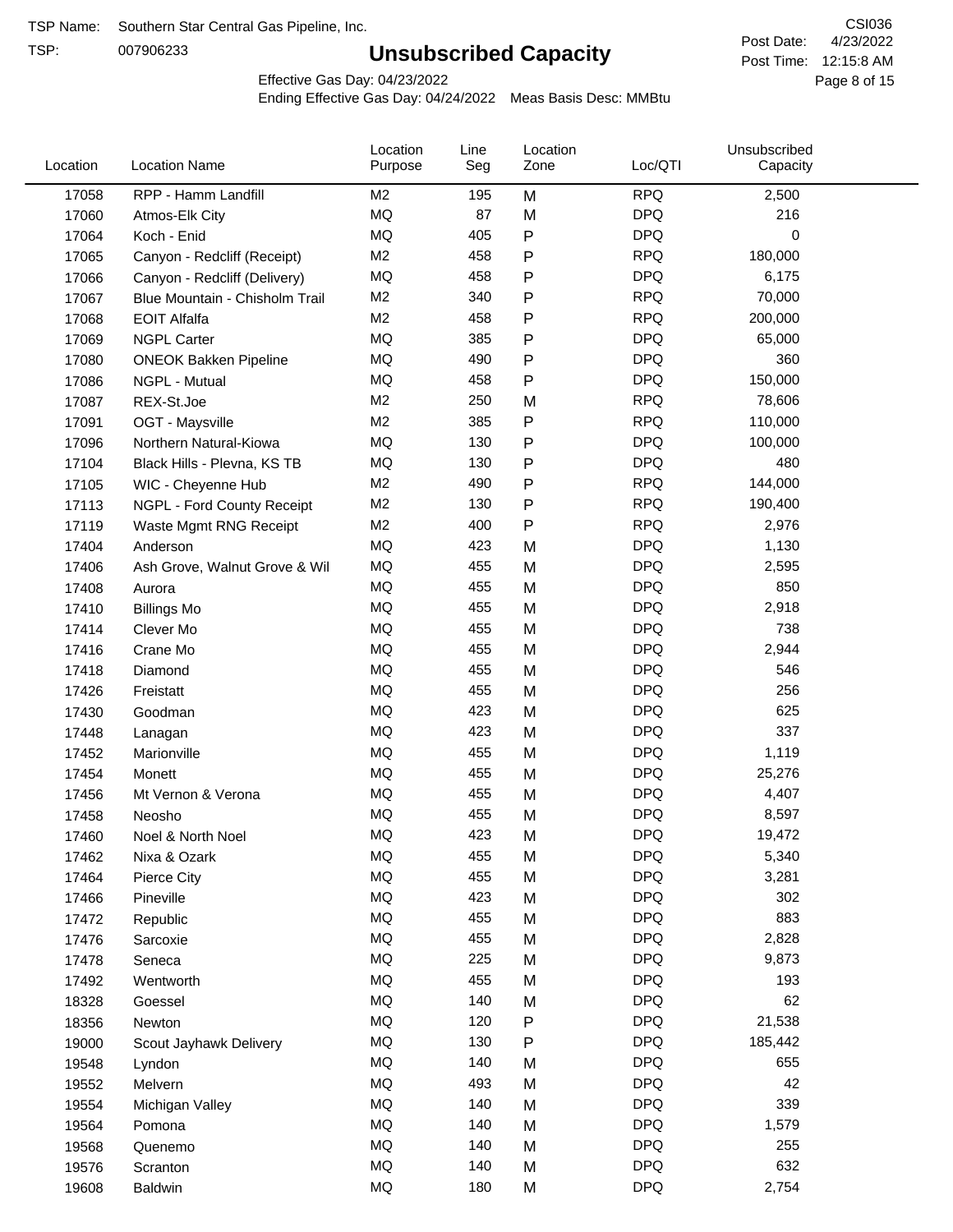TSP:

# **Unsubscribed Capacity**

4/23/2022 Page 9 of 15 Post Time: 12:15:8 AM CSI036 Post Date:

Effective Gas Day: 04/23/2022

| Location | <b>Location Name</b>  | Location<br>Purpose | Line<br>Seg | Location<br>Zone | Loc/QTI    | Unsubscribed<br>Capacity |  |
|----------|-----------------------|---------------------|-------------|------------------|------------|--------------------------|--|
| 19620    | Edgerton              | <b>MQ</b>           | 190         | M                | <b>DPQ</b> | 14                       |  |
| 19628    | Gardner               | MQ                  | 190         | M                | <b>DPQ</b> | 2,755                    |  |
| 19648    | Lecompton             | <b>MQ</b>           | 180         | M                | <b>DPQ</b> | 109                      |  |
| 19650    | Le Loup               | <b>MQ</b>           | 190         | M                | <b>DPQ</b> | 37                       |  |
| 19660    | Ottawa                | <b>MQ</b>           | 493         | M                | <b>DPQ</b> | 6,129                    |  |
| 19664    | Perry                 | <b>MQ</b>           | 180         | M                | <b>DPQ</b> | 407                      |  |
| 19666    | Princeton             | MQ                  | 496         | M                | <b>DPQ</b> | 130                      |  |
| 19672    | Richmond              | MQ                  | 496         | M                | <b>DPQ</b> | 374                      |  |
| 19676    | Scipio                | <b>MQ</b>           | 496         | M                | <b>DPQ</b> | 27                       |  |
| 19678    | Somerset & Rural      | MQ                  | 235         | M                | <b>DPQ</b> | 291                      |  |
| 19684    | Tonganoxie            | MQ                  | 195         | M                | <b>DPQ</b> | 7,420                    |  |
| 19690    | Wellsville            | MQ                  | 190         | M                | <b>DPQ</b> | 2,007                    |  |
| 20709    | <b>Bronson Etc</b>    | <b>MQ</b>           | 95          | M                | <b>DPQ</b> | 360                      |  |
| 20712    | Carlyle               | <b>MQ</b>           | 495         | M                | <b>DPQ</b> | 26                       |  |
| 20714    | Cherryvale            | <b>MQ</b>           | 495         | M                | <b>DPQ</b> | 586                      |  |
| 20716    | Colony                | MQ                  | 50          | M                | <b>DPQ</b> | 2,347                    |  |
| 20720    | Dennis                | <b>MQ</b>           | 495         | M                | <b>DPQ</b> | 54                       |  |
| 20725    | Erie                  | <b>MQ</b>           | 495         | M                | <b>DPQ</b> | 409                      |  |
| 20730    | Gas City & La Harpe   | <b>MQ</b>           | 495         | M                | <b>DPQ</b> | 1,457                    |  |
| 20764    | Parsons               | <b>MQ</b>           | 495         | M                | <b>DPQ</b> | 19,497                   |  |
| 20766    | Petrolia              | <b>MQ</b>           | 495         | M                | <b>DPQ</b> | 18                       |  |
| 20768    | Piqua                 | <b>MQ</b>           | 220         | M                | <b>DPQ</b> | 84                       |  |
| 20775    | South Mound           | <b>MQ</b>           | 495         | M                | <b>DPQ</b> | 45                       |  |
| 20785    | Thayer                | <b>MQ</b>           | 495         | M                | <b>DPQ</b> | 88                       |  |
| 20788    | Walnut & St Paul      | MQ                  | 95          | M                | <b>DPQ</b> | 658                      |  |
| 20792    | Welda                 | MQ                  | 495         | M                | <b>DPQ</b> | 1,122                    |  |
| 21008    | <b>Baxter Springs</b> | MQ                  | 225         | M                | <b>DPQ</b> | 1,830                    |  |
| 21015    | Columbus              | <b>MQ</b>           | 260         | M                | <b>DPQ</b> | 2,639                    |  |
| 21018    | Crestline             | <b>MQ</b>           | 260         | M                | <b>DPQ</b> | 156                      |  |
| 21021    | Fort Scott            | MQ                  | 95          | M                | <b>DPQ</b> | 31,139                   |  |
| 21024    | Galena & Empire City  | <b>MQ</b>           | 260         | M                | <b>DPQ</b> | 3,023                    |  |
| 21048    | Lowell                | $\sf{MQ}$           | 225         | M                | <b>DPQ</b> | 52                       |  |
| 21055    | N Riverton            | MQ                  | 260         | M                | <b>DPQ</b> | 148                      |  |
| 21060    | Oswego                | MQ                  | 260         | M                | <b>DPQ</b> | 2,588                    |  |
| 21080    | Treece                | MQ                  | 225         | M                | <b>DPQ</b> | 473                      |  |
| 23576    | St Joseph             | MQ                  | 250         | M                | <b>DPQ</b> | 88,184                   |  |
| 24228    | Grantville            | MQ                  | 180         | M                | <b>DPQ</b> | 207                      |  |
| 24252    | Meriden               | MQ                  | 180         | M                | <b>DPQ</b> | 177                      |  |
| 24276    | Shawnee Heights       | $\sf{MQ}$           | 180         | M                | <b>DPQ</b> | 696                      |  |
| 24280    | Topeka                | $\sf{MQ}$           | 180         | M                | <b>DPQ</b> | 152,652                  |  |
| 26304    | Alma                  | MQ                  | 425         | M                | <b>DPQ</b> | 95                       |  |
| 26308    | Blackburn             | MQ                  | 425         | M                | <b>DPQ</b> | 163                      |  |
| 26312    | Carrollton            | MQ                  | 425         | M                | <b>DPQ</b> | 2,523                    |  |
| 26314    | Concordia             | MQ                  | 425         | M                | <b>DPQ</b> | 1,576                    |  |
| 26316    | Corder                | MQ                  | 425         | M                | <b>DPQ</b> | 11                       |  |
| 26325    | Emma                  | MQ                  | 425         | M                | <b>DPQ</b> | 206                      |  |
| 26332    | Higginsville          | MQ                  | 425         | M                | <b>DPQ</b> | 28,860                   |  |
| 26344    | Knobnoster            | $\sf{MQ}$           | 235         | M                | <b>DPQ</b> | 16,700                   |  |
| 26348    | La Monte              | $\sf{MQ}$           | 235         | M                | <b>DPQ</b> | 111                      |  |
|          |                       |                     |             |                  |            |                          |  |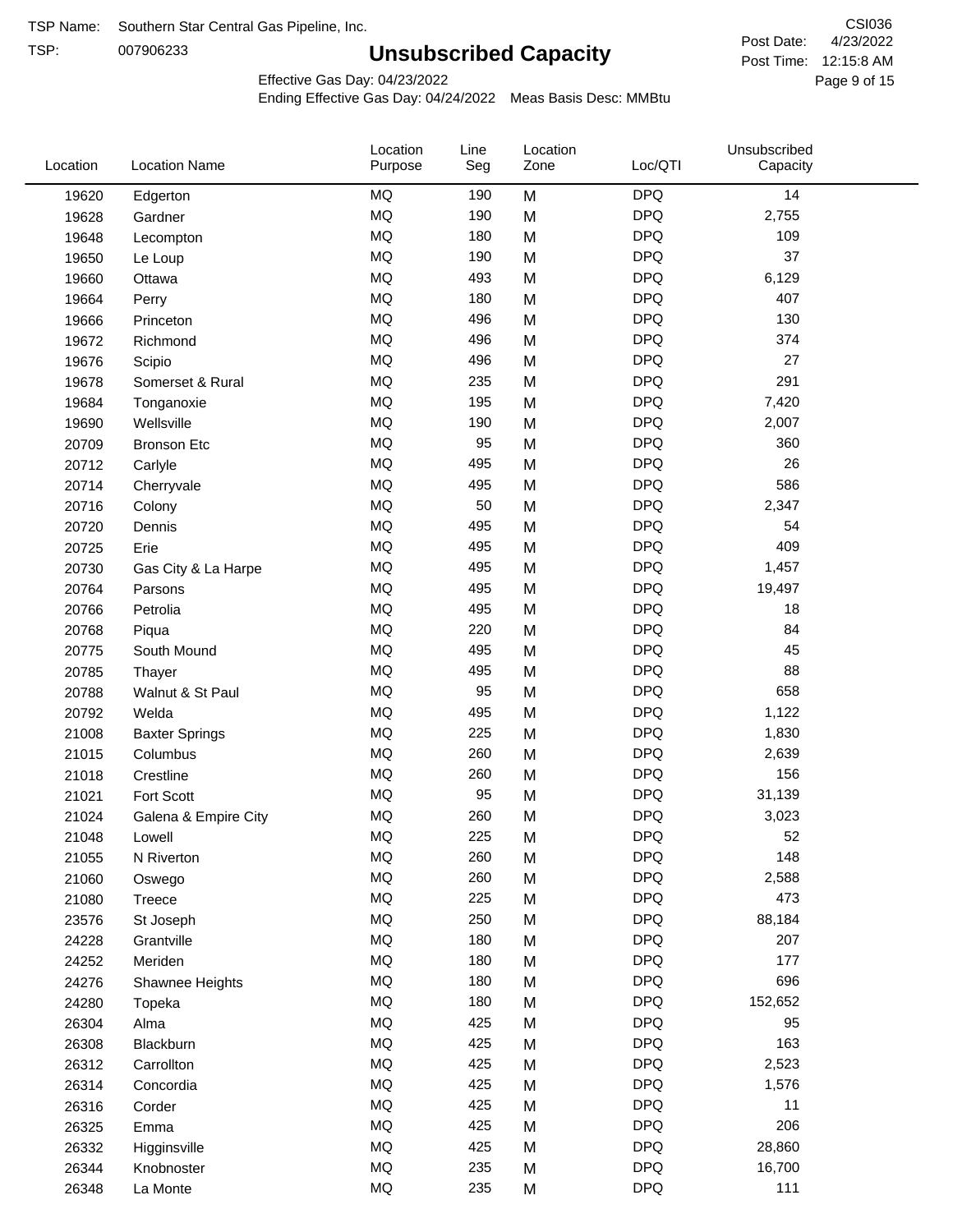TSP:

# **Unsubscribed Capacity**

4/23/2022 Page 10 of 15 Post Time: 12:15:8 AM CSI036 Post Date:

Effective Gas Day: 04/23/2022

| Location | <b>Location Name</b>          | Location<br>Purpose | Line<br>Seg | Location<br>Zone | Loc/QTI    | Unsubscribed<br>Capacity |  |
|----------|-------------------------------|---------------------|-------------|------------------|------------|--------------------------|--|
| 26352    | Mt Leonard                    | <b>MQ</b>           | 425         | M                | <b>DPQ</b> | 167                      |  |
| 26356    | Norborne                      | <b>MQ</b>           | 425         | M                | <b>DPQ</b> | 1,901                    |  |
| 26376    | Slater                        | <b>MQ</b>           | 425         | M                | <b>DPQ</b> | 471                      |  |
| 26378    | <b>Sweet Springs</b>          | <b>MQ</b>           | 425         | M                | <b>DPQ</b> | 584                      |  |
| 26392    | Warrensburg                   | <b>MQ</b>           | 235         | M                | <b>DPQ</b> | 10,551                   |  |
| 26394    | Waverly                       | <b>MQ</b>           | 425         | M                | <b>DPQ</b> | 378                      |  |
| 27015    | <b>Belle Plaine</b>           | <b>MQ</b>           | 333         | ${\sf P}$        | <b>DPQ</b> | 150                      |  |
| 27020    | Bentley                       | <b>MQ</b>           | 120         | P                | <b>DPQ</b> | 217                      |  |
| 27035    | Derby                         | <b>MQ</b>           | 120         | P                | <b>DPQ</b> | 7,759                    |  |
| 27040    | Andover                       | <b>MQ</b>           | 300         | M                | <b>DPQ</b> | 166                      |  |
| 27050    | Haysville                     | <b>MQ</b>           | 120         | ${\sf P}$        | <b>DPQ</b> | 9,455                    |  |
| 27060    | Mulvane                       | <b>MQ</b>           | 120         | P                | <b>DPQ</b> | 9,778                    |  |
| 27065    | Rose Hill                     | <b>MQ</b>           | 295         | P                | <b>DPQ</b> | 5,386                    |  |
| 27070    | Sedgwick                      | <b>MQ</b>           | 120         | P                | <b>DPQ</b> | 7,149                    |  |
| 27080    | Udall                         | <b>MQ</b>           | 333         | P                | <b>DPQ</b> | 538                      |  |
| 27085    | <b>Valley Center</b>          | <b>MQ</b>           | 120         | P                | <b>DPQ</b> | 51,875                   |  |
| 27092    | Wichita                       | <b>MQ</b>           | 120         | $\mathsf{P}$     | <b>DPQ</b> | 259,947                  |  |
| 29001    | Atchison                      | <b>MQ</b>           | 90          | M                | <b>DPQ</b> | 20,786                   |  |
| 29002    | Emporia                       | <b>MQ</b>           | 140         | M                | <b>DPQ</b> | 15,524                   |  |
| 29003    | Leavenworth                   | <b>MQ</b>           | 195         | M                | <b>DPQ</b> | 14,939                   |  |
| 29005    | Effingham                     | <b>MQ</b>           | 90          | M                | <b>DPQ</b> | 269                      |  |
| 30804    | Abbyville                     | <b>MQ</b>           | 130         | P                | <b>DPQ</b> | 195                      |  |
| 34612    | Altamont                      | <b>MQ</b>           | 260         | M                | <b>DPQ</b> | 119                      |  |
| 35013    | Americus                      | <b>MQ</b>           | 140         | M                | <b>DPQ</b> | 31                       |  |
| 35515    | <b>ANR Alden</b>              | <b>MQ</b>           | 490         | ${\sf P}$        | <b>DPQ</b> | 135,571                  |  |
| 36918    | Argonia                       | <b>MQ</b>           | 120         | P                | <b>DPQ</b> | 15                       |  |
| 37100    | Wynona                        | <b>MQ</b>           | 334         | ${\sf P}$        | <b>DPQ</b> | 1,314                    |  |
| 37118    | Hominy                        | <b>MQ</b>           | 357         | P                | <b>DPQ</b> | 91                       |  |
| 37172    | <b>Black Hills Hutchinson</b> | <b>MQ</b>           | 130         | P                | <b>DPQ</b> | 15,360                   |  |
| 37175    | EGT Jane - Delivery           | <b>MQ</b>           | 423         | M                | <b>DPQ</b> | 216,201                  |  |
| 38021    | Auburn                        | <b>MQ</b>           | 180         | M                | <b>DPQ</b> | 756                      |  |
| 38522    | <b>Avant Utilities</b>        | MQ                  | 357         | P                | <b>DPQ</b> | 157                      |  |
| 41709    | <b>Billings</b>               | MQ                  | 380         | P                | <b>DPQ</b> | 2,032                    |  |
| 42915    | Springfield                   | <b>MQ</b>           | 455         | M                | <b>DPQ</b> | 698,615                  |  |
| 44021    | Burlingame                    | <b>MQ</b>           | 140         | M                | <b>DPQ</b> | 1,686                    |  |
| 44121    | Alfalfa City Ok               | <b>MQ</b>           | 315         | P                | <b>DPQ</b> | 394                      |  |
| 45301    | Cassoday                      | <b>MQ</b>           | 140         | M                | <b>DPQ</b> | 0                        |  |
| 46608    | Chanute                       | <b>MQ</b>           | 495         | M                | <b>DPQ</b> | 51,665                   |  |
| 46809    | Florence                      | <b>MQ</b>           | 140         | M                | <b>DPQ</b> | 1,001                    |  |
| 47412    | Cleveland                     | <b>MQ</b>           | 357         | ${\sf P}$        | <b>DPQ</b> | 1,569                    |  |
| 47641    | CIG Riner                     | <b>MQ</b>           | 490         | P                | <b>DPQ</b> | 62,965                   |  |
| 48015    | Bourbon County, KS            | <b>MQ</b>           | 95          | M                | <b>DPQ</b> | 4,627                    |  |
| 48301    | Copan                         | <b>MQ</b>           | 497         | ${\sf P}$        | <b>DPQ</b> | 358                      |  |
| 55502    | Danville                      | <b>MQ</b>           | 120         | P                | <b>DPQ</b> | 166                      |  |
| 56601    | Denison                       | <b>MQ</b>           | 90          | M                | <b>DPQ</b> | 79                       |  |
| 58518    | Drumright                     | <b>MQ</b>           | 390         | ${\sf P}$        | <b>DPQ</b> | 4,485                    |  |
| 60706    | Peckham                       | <b>MQ</b>           | 117         | M                | <b>DPQ</b> | 67                       |  |
| 62810    | Black Hills - Enterprise TB   | <b>MQ</b>           | 130         | P                | <b>DPQ</b> | 990                      |  |
| 63919    | Eskridge                      | <b>MQ</b>           | 140         | M                | <b>DPQ</b> | 820                      |  |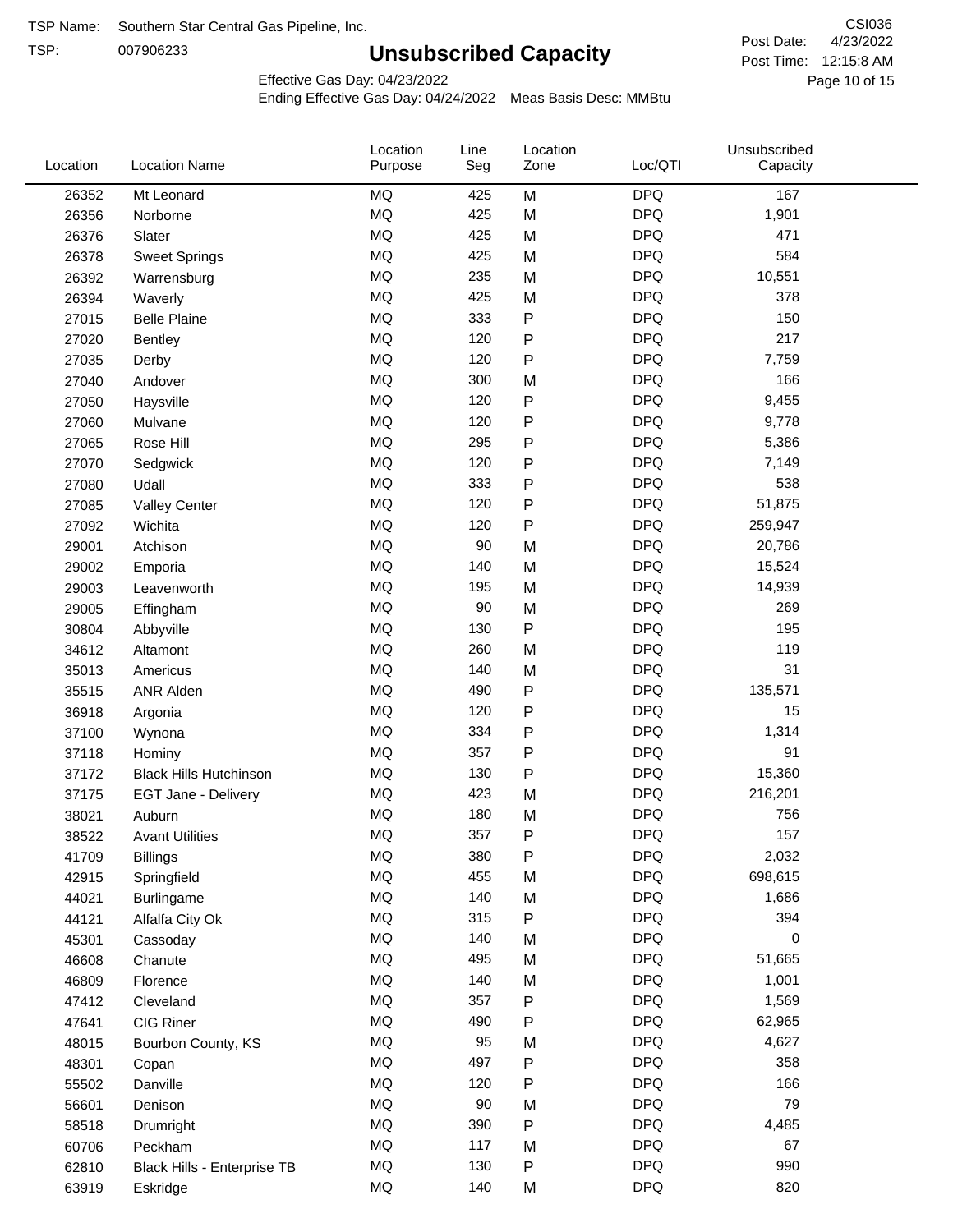TSP:

# **Unsubscribed Capacity**

4/23/2022 Page 11 of 15 Post Time: 12:15:8 AM CSI036 Post Date:

Effective Gas Day: 04/23/2022

| Location | <b>Location Name</b>          | Location<br>Purpose | Line<br>Seg | Location<br>Zone | Loc/QTI    | Unsubscribed<br>Capacity |  |
|----------|-------------------------------|---------------------|-------------|------------------|------------|--------------------------|--|
| 68015    | Ford                          | <b>MQ</b>           | 130         | $\mathsf{P}$     | <b>DPQ</b> | 424                      |  |
| 68518    | Freedom                       | <b>MQ</b>           | 315         | $\mathsf{P}$     | <b>DPQ</b> | 12                       |  |
| 70408    | <b>Garnett KS</b>             | <b>MQ</b>           | 496         | M                | <b>DPQ</b> | 15,099                   |  |
| 70610    | Gate                          | <b>MQ</b>           | 315         | P                | <b>DPQ</b> | 63                       |  |
| 74416    | Pocasset                      | <b>MQ</b>           | 340         | P                | <b>DPQ</b> | 96                       |  |
| 77118    | Granby                        | <b>MQ</b>           | 455         | M                | <b>DPQ</b> | 816                      |  |
| 77308    | <b>Bonner Springs Ks</b>      | <b>MQ</b>           | 190         | M                | <b>DPQ</b> | 7,104                    |  |
| 77512    | Eureka, Toronto & Neal        | MQ                  | 140         | M                | <b>DPQ</b> | 2,306                    |  |
| 77705    | Anthony                       | <b>MQ</b>           | 120         | ${\sf P}$        | <b>DPQ</b> | 26,858                   |  |
| 80312    | <b>Hamilton Ks</b>            | <b>MQ</b>           | 140         | M                | <b>DPQ</b> | 445                      |  |
| 80515    | Atmos - Strong Cty &          | <b>MQ</b>           | 140         | M                | <b>DPQ</b> | 27                       |  |
| 83418    | Howard Ks                     | <b>MQ</b>           | 498         | M                | <b>DPQ</b> | 3,629                    |  |
| 84021    | Humboldt Ks                   | <b>MQ</b>           | 495         | M                | <b>DPQ</b> | 4,390                    |  |
| 86717    | Iola Ks                       | <b>MQ</b>           | 495         | M                | <b>DPQ</b> | 10,749                   |  |
| 96108    | <b>Black Hills - Lawrence</b> | <b>MQ</b>           | 180         | M                | <b>DPQ</b> | 45,466                   |  |
| 96912    | Kechi Ks                      | <b>MQ</b>           | 120         | P                | <b>DPQ</b> | 150                      |  |
| 97112    | Copeland                      | <b>MQ</b>           | 130         | P                | <b>DPQ</b> | 15,628                   |  |
| 102512   | Lebo                          | <b>MQ</b>           | 493         | M                | <b>DPQ</b> | 273                      |  |
| 103101   | Lenapah                       | <b>MQ</b>           | 225         | M                | <b>DPQ</b> | 249                      |  |
| 104615   | Liberal                       | <b>MQ</b>           | 260         | M                | <b>DPQ</b> | 204                      |  |
| 108119   | Ochelata                      | <b>MQ</b>           | 357         | ${\sf P}$        | <b>DPQ</b> | 168                      |  |
| 108221   | Washington                    | <b>MQ</b>           | 497         | P                | <b>DPQ</b> | 395                      |  |
| 110412   | McLouth                       | <b>MQ</b>           | 170         | M                | <b>DPQ</b> | 113                      |  |
| 110908   | Mannford                      | <b>MQ</b>           | 357         | $\mathsf{P}$     | <b>DPQ</b> | 456                      |  |
| 113612   | Webb City, OK TB              | <b>MQ</b>           | 335         | P                | <b>DPQ</b> | 317                      |  |
| 113713   | Osage City Ok                 | <b>MQ</b>           | 357         | P                | <b>DPQ</b> | 239                      |  |
| 113812   | Clinton & Leeton              | <b>MQ</b>           | 235         | M                | <b>DPQ</b> | 21,928                   |  |
| 113852   | Marshall                      | <b>MQ</b>           | 425         | M                | <b>DPQ</b> | 14,581                   |  |
| 113856   | Nevada                        | <b>MQ</b>           | 95          | M                | <b>DPQ</b> | 9,333                    |  |
| 113864   | <b>Platte City</b>            | MQ                  | 250         | M                | <b>DPQ</b> | 2,890                    |  |
| 113872   | Lexington-Richmond-Henrietta  | MQ                  | 425         | M                | <b>DPQ</b> | 3,022                    |  |
| 113876   | Sedalia                       | MQ                  | 235         | M                | <b>DPQ</b> | 26,188                   |  |
| 113880   | Tracy                         | MQ                  | 250         | M                | <b>DPQ</b> | 135                      |  |
| 113892   | Weston                        | MQ                  | 250         | M                | <b>DPQ</b> | 1,140                    |  |
| 118121   | Mulberry                      | MQ                  | 260         | M                | <b>DPQ</b> | 239                      |  |
| 118321   | Mulhall                       | MQ                  | 400         | P                | <b>DPQ</b> | 150                      |  |
| 120000   | Spire                         | MQ                  | 235         | M                | <b>DPQ</b> | 13,115                   |  |
| 121110   | Neodesha                      | MQ                  | 495         | M                | <b>DPQ</b> | 6,410                    |  |
| 121315   | Neosho Rapids                 | <b>MQ</b>           | 493         | M                | <b>DPQ</b> | 289                      |  |
| 121415   | <b>NGPL Barton</b>            | MQ                  | 490         | P                | <b>DPQ</b> | 184,224                  |  |
| 121515   | <b>NGPL Ford</b>              | MQ                  | 130         | P                | <b>DPQ</b> | 269,500                  |  |
| 122715   | Afton-Fairland-Grove-Jay      | MQ                  | 225         | M                | <b>DPQ</b> | 6,793                    |  |
| 122915   | Norwich                       | MQ                  | 120         | P                | <b>DPQ</b> | 124                      |  |
| 125315   | Oilton                        | MQ                  | 357         | ${\sf P}$        | <b>DPQ</b> | 1,130                    |  |
| 129311   | <b>ONG Harper County</b>      | MQ                  | 315         | P                | <b>DPQ</b> | 7,083                    |  |
| 129712   | Olivet                        | MQ                  | 493         | M                | <b>DPQ</b> | 24                       |  |
| 130001   | Orlando                       | MQ                  | 400         | ${\sf P}$        | <b>DPQ</b> | 219                      |  |
| 132018   | Oronogo                       | <b>MQ</b>           | 450         | M                | <b>DPQ</b> | 256                      |  |
| 132519   | Osage City Ks                 | <b>MQ</b>           | 140         | M                | <b>DPQ</b> | 3,551                    |  |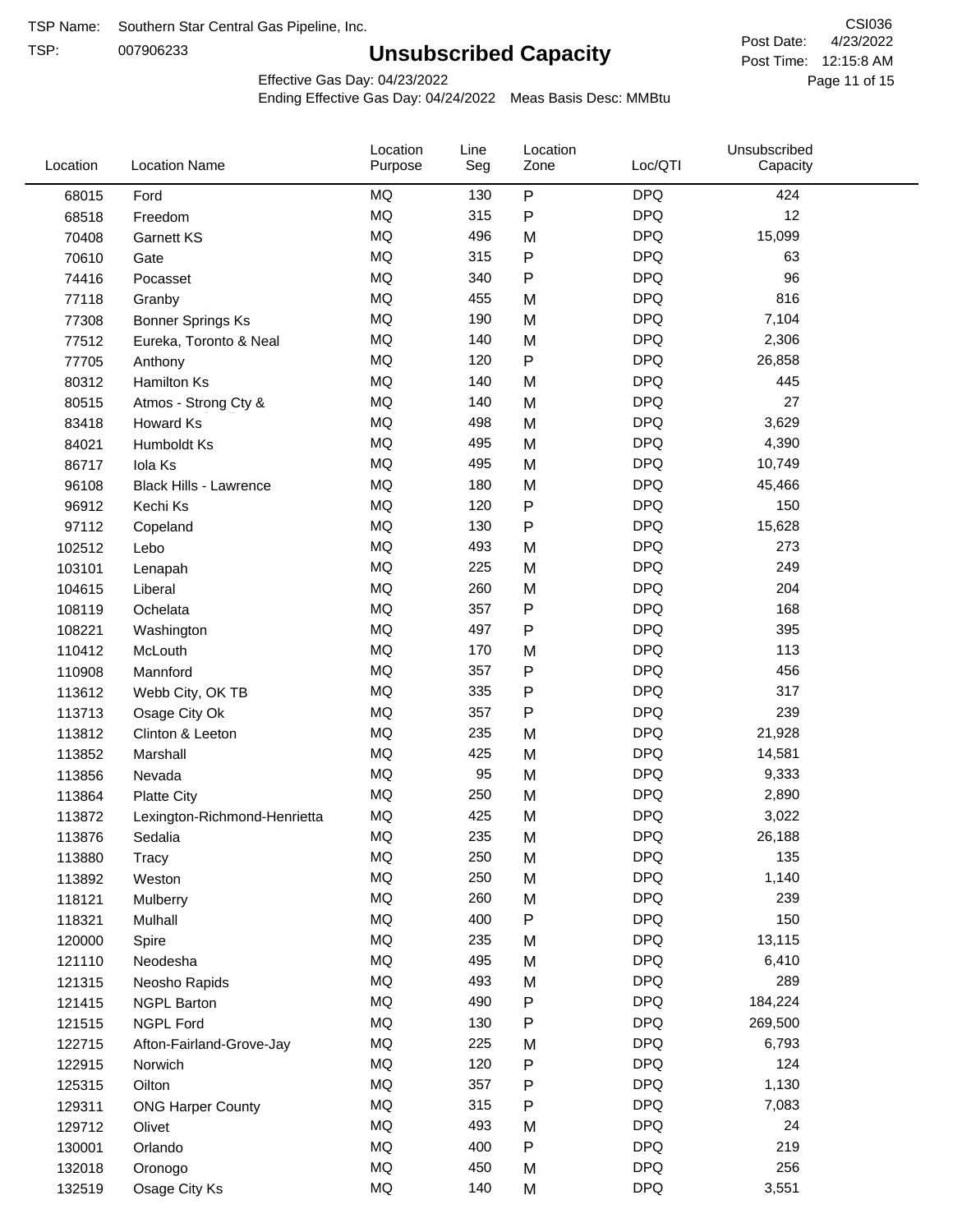TSP:

# **Unsubscribed Capacity**

4/23/2022 Page 12 of 15 Post Time: 12:15:8 AM CSI036 Post Date:

Effective Gas Day: 04/23/2022

| Location | <b>Location Name</b>             | Location<br>Purpose | Line<br>Seg | Location<br>Zone | Loc/QTI    | Unsubscribed<br>Capacity |  |
|----------|----------------------------------|---------------------|-------------|------------------|------------|--------------------------|--|
| 135533   | PEPL Princeton                   | MQ                  | 496         | M                | <b>DPQ</b> | 106,178                  |  |
| 135808   | Partridge                        | MQ                  | 130         | P                | <b>DPQ</b> | 134                      |  |
| 136701   | <b>Black Hills Reno</b>          | MQ                  | 130         | $\mathsf{P}$     | <b>DPQ</b> | 12,912                   |  |
| 137550   | <b>Black Hills South Wichita</b> | MQ                  | 120         | $\mathsf{P}$     | <b>DPQ</b> | 18,975                   |  |
| 139712   | Plattsburg                       | <b>MQ</b>           | 250         | M                | <b>DPQ</b> | 1,764                    |  |
| 145950   | Merino                           | <b>MQ</b>           | 490         | P                | <b>DPQ</b> | 156                      |  |
| 150418   | Ramona                           | <b>MQ</b>           | 357         | $\mathsf{P}$     | <b>DPQ</b> | 396                      |  |
| 151525   | Reading                          | MQ                  | 140         | M                | <b>DPQ</b> | 20                       |  |
| 154501   | Nelagoney                        | <b>MQ</b>           | 334         | P                | <b>DPQ</b> | 179                      |  |
| 157025   | Severy                           | <b>MQ</b>           | 498         | M                | <b>DPQ</b> | 142                      |  |
| 163100   | Superior                         | MQ                  | 265         | M                | <b>DPQ</b> | 336                      |  |
| 164725   | Sylvia                           | MQ                  | 130         | P                | <b>DPQ</b> | 141                      |  |
| 168112   | Transwestern Canadian - Del.     | MQ                  | 458         | P                | <b>DPQ</b> | 230,000                  |  |
| 168612   | Chetopa & Rural                  | <b>MQ</b>           | 260         | M                | <b>DPQ</b> | 678                      |  |
| 168620   | Edna & Bartlett                  | MQ                  | 260         | M                | <b>DPQ</b> | 248                      |  |
| 172812   | Conner Area                      | MQ                  | 195         | M                | <b>DPQ</b> | 139                      |  |
| 172820   | Easton & Lowemont                | MQ                  | 195         | M                | <b>DPQ</b> | 223                      |  |
| 172822   | Savonburg & Elsmore              | MQ                  | 95          | M                | <b>DPQ</b> | 600                      |  |
| 172828   | <b>Fall River</b>                | <b>MQ</b>           | 498         | M                | <b>DPQ</b> | 378                      |  |
| 172832   | Galesburg                        | <b>MQ</b>           | 495         | M                | <b>DPQ</b> | 191                      |  |
| 172834   | Atmos Energy - Olathe            | MQ                  | 190         | M                | <b>DPQ</b> | 23,240                   |  |
| 172836   | Havana                           | <b>MQ</b>           | 117         | M                | <b>DPQ</b> | 54                       |  |
| 172838   | Hillsdale                        | <b>MQ</b>           | 235         | M                | <b>DPQ</b> | 202                      |  |
| 172844   | Jarbalo                          | <b>MQ</b>           | 170         | M                | <b>DPQ</b> | 146                      |  |
| 172848   | Kickapoo                         | <b>MQ</b>           | 250         | M                | <b>DPQ</b> | 241                      |  |
| 172855   | Liberty                          | MQ                  | 260         | M                | <b>DPQ</b> | 2,880                    |  |
| 172857   | Linwood                          | <b>MQ</b>           | 195         | M                | <b>DPQ</b> | 330                      |  |
| 172860   | Mc Cune                          | MQ                  | 260         | M                | <b>DPQ</b> | 242                      |  |
| 172862   | Moorehead                        | <b>MQ</b>           | 495         | M                | <b>DPQ</b> | 32                       |  |
| 172864   | Moorehead Rural                  | <b>MQ</b>           | 495         | M                | <b>DPQ</b> | 1,014                    |  |
| 172866   | Mound Valley                     | <b>MQ</b>           | 260         | M                | <b>DPQ</b> | 101                      |  |
| 172870   | Niotaze                          | MQ                  | 117         | M                | <b>DPQ</b> | 351                      |  |
| 172880   | <b>Pleasant Valley</b>           | MQ                  | 180         | M                | <b>DPQ</b> | 24                       |  |
| 172885   | Reno Area                        | MQ                  | 195         | M                | <b>DPQ</b> | 36                       |  |
| 172892   | Wyandotte                        | MQ                  | 190         | M                | <b>DPQ</b> | 10,018                   |  |
| 172944   | Coffeyville Area                 | MQ                  | 260         | M                | <b>DPQ</b> | 138,016                  |  |
| 173214   | Uniontown                        | MQ                  | 95          | M                | <b>DPQ</b> | 276                      |  |
| 176819   | Viola                            | MQ                  | 120         | ${\sf P}$        | <b>DPQ</b> | 120                      |  |
| 180311   | Wakita                           | <b>MQ</b>           | 315         | P                | <b>DPQ</b> | 74                       |  |
| 181013   | Walton                           | MQ                  | 140         | M                | <b>DPQ</b> | 138                      |  |
| 181715   | Wann                             | MQ                  | 225         | M                | <b>DPQ</b> | 65                       |  |
| 223001   | Atchison Eng Defense Ind Plt     | MQ                  | 90          | M                | <b>DPQ</b> | 137                      |  |
| 224501   | <b>ICI Chemical Plant</b>        | $\sf{MQ}$           | 450         | M                | <b>DPQ</b> | 1,880                    |  |
| 225001   | Augusta Sewage Plant             | MQ                  | 295         | P                | <b>DPQ</b> | 63                       |  |
| 243501   | <b>Beech Aircraft Plant</b>      | MQ                  | 120         | P                | <b>DPQ</b> | 5,725                    |  |
| 253001   | Roenbaugh Lease Irrigation       | MQ                  | 130         | P                | <b>DPQ</b> | 107                      |  |
| 266001   | Boeing No 2 Plant                | MQ                  | 120         | P                | <b>DPQ</b> | 16,419                   |  |
| 274001   | Pleasant Valley Irr.             | MQ                  | 130         | P                | <b>DPQ</b> | 233                      |  |
| 285501   | <b>Buildex Haydite Plant</b>     | MQ                  | 250         | M                | <b>DPQ</b> | 8,075                    |  |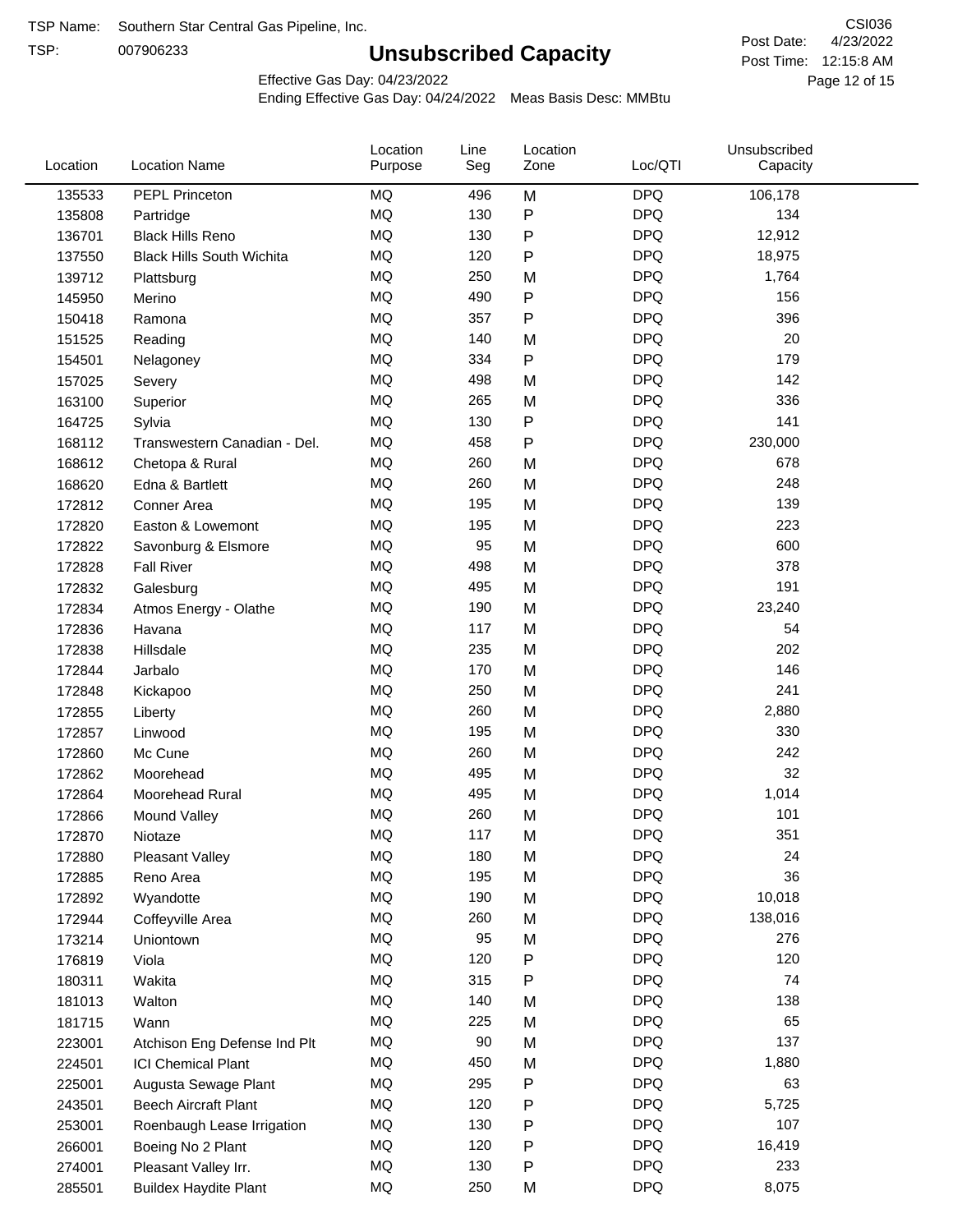TSP:

# **Unsubscribed Capacity**

4/23/2022 Page 13 of 15 Post Time: 12:15:8 AM CSI036 Post Date:

Effective Gas Day: 04/23/2022

| <b>DPQ</b><br>2<br>MQ<br>M<br>177<br>290301<br>So Ks & Ok Rr Depot Store &<br>MQ<br>315<br>P<br><b>DPQ</b><br>639<br>297501<br>Cargill Salt<br>MQ<br>120<br>$\mathsf{P}$<br><b>DPQ</b><br>185<br>298001<br>Carlson Prodts Mfg Plant<br>MQ<br><b>DPQ</b><br>315<br>151<br>$\mathsf{P}$<br>303701<br>Central Plain Feedyard<br><b>MQ</b><br><b>DPQ</b><br>$\mathsf{P}$<br>60<br>130<br>310001<br>Church SW Irrigation<br><b>DPQ</b><br>MQ<br>10,000<br>335<br>$\mathsf{P}$<br>329401<br>Phillips 66 Ponca City Refinery<br><b>DPQ</b><br>MQ<br>64,427<br>195<br>M<br>332501<br>Lawrence Plt Atmos<br>MQ<br>130<br><b>DPQ</b><br>$\mathsf{P}$<br>60<br>334101<br>Copeland RE Irrigation<br>${\sf P}$<br><b>DPQ</b><br>MQ<br>130<br>60<br>354001<br>Derstein Irrigation<br>MQ<br>458<br>$\mathsf{P}$<br><b>DPQ</b><br>66<br>355001<br>Detrixhe S Irrigation<br>MQ<br>$\mathsf{P}$<br><b>DPQ</b><br>534<br>130<br>363001<br>Wilroads Irrigation<br>MQ<br><b>DPQ</b><br>32,727<br>260<br>M<br>378501<br><b>Empire Riverton</b><br>MQ<br>455<br><b>DPQ</b><br>99,068<br>378502<br>M<br><b>Empire Energy Center</b><br><b>MQ</b><br><b>DPQ</b><br>260<br>M<br>35,000<br>378503<br><b>Empire Stateline South</b><br>MQ<br>260<br><b>DPQ</b><br>M<br>61,589<br>378504<br><b>Empire Stateline North</b><br><b>DPQ</b><br>MQ<br>M<br>4,709<br>195<br>383501<br><b>FMC Chemical Plant</b><br>MQ<br>45<br><b>DPQ</b><br>$\mathsf{P}$<br>61<br>385001<br>Farley Machine Shop<br><b>DPQ</b><br>MQ<br>1,255<br>260<br>M<br>387001<br>PCS Phosphate<br>MQ<br>130<br>$\mathsf{P}$<br><b>DPQ</b><br>53,235<br>388001<br>Dodge City Plt Koch Nitrogen<br>MQ<br><b>DPQ</b><br>262<br>140<br>M<br>411501<br>Gaines FD Burkett Lease<br><b>MQ</b><br>126<br>140<br><b>DPQ</b><br>428601<br>Glacier Mckee-Miller-Thrall-Ma<br>M<br><b>MQ</b><br>180<br><b>DPQ</b><br>M<br>5,724<br>433001<br>Goodyear Topeka Tire Plant<br><b>MQ</b><br><b>DPQ</b><br>195<br>2<br>M<br><b>Gospel Church Building</b><br>435501<br>7S<br>130<br>$\mathsf{P}$<br>SGQ<br>441300<br>Kansas Hugoton<br>52,055<br>SGQ<br>7S<br>904<br>Sedalia @ Ottawa<br>235<br>M<br>442350<br>7S<br>SGQ<br>235<br>0<br>442351<br>Little Mo<br>M<br>SGQ<br>7S<br>315<br>$\mathsf{P}$<br>0<br>443150<br>Straight Blackwell<br>7S<br>SGQ<br>315<br>${\sf P}$<br>102,337<br>443151<br>Waynoka Lateral<br>SGQ<br>7S<br>$\mathsf{P}$<br>315<br>47,725<br>443152<br>Straight Blackwell @ Beaver<br>7S<br>380<br>${\sf P}$<br>SGQ<br>839<br><b>Edmond Blackwell</b><br>443800<br>7S<br>SGQ<br>385<br>P<br>134,541<br>443851<br>LS385 Delivery Constraint<br>7S<br>SGQ<br>400<br>P<br>2,440<br>West Edmond<br>444001<br>$\mathsf{P}$<br>SGQ<br>7S<br>400<br>105,412<br>444003<br>South Maysville Delivery<br>7S<br>SGQ<br>455<br>71,239<br>444550<br>Saginaw CS Area Deliveries<br>M<br>SGQ<br>7S<br>458<br>$\mathsf{P}$<br>0<br>444580<br>Canadian Blackwell<br>7S<br>458<br>SGQ<br>118,611<br>$\mathsf{P}$<br>444581<br>Canadian Blackwell @<br>7S<br>SGQ<br>458<br>$\mathsf{P}$<br>0<br>444582<br>Canadian Blackwell @ Mutual<br>SGQ<br>7S<br>121,424<br>490<br>$\mathsf{P}$<br>444901<br><b>Rawlins Hesston Delivery</b><br>7S<br>SGQ<br>490<br>Ρ<br>184,693<br>444902<br><b>Riner Delivery</b><br>MV<br><b>MLQ</b><br>130<br>Ρ<br>56,201<br>445538<br>Montezuma CS<br>MV<br><b>MLQ</b><br>490<br>P<br>1,000<br><b>Riner CS</b><br>445569<br>MV<br>P<br><b>MLQ</b><br>490<br>1,384<br>Levant CS<br>445577<br>MV<br><b>MLQ</b><br>400<br>$\mathsf{P}$<br>1,763<br>449003<br>Edmond CS w/o OK<br>MQ<br><b>DPQ</b><br>1,046<br>495<br>M<br>462001<br><b>Heartland Cement Plant</b><br>MQ<br>250<br><b>DPQ</b><br>3,000<br>465001<br>Herzog Cont<br>M<br><b>DPQ</b><br>MQ<br>265<br>61<br>M<br>Kanopolis Salt Plt Independent<br>495501<br>MQ<br><b>DPQ</b><br>448<br>120<br>$\mathsf{P}$<br>519501<br>Richie/Ripley<br>MQ<br><b>DPQ</b><br>138,069<br>180<br>M<br>522502<br>Lawrence Power Plt<br>MQ<br>195<br><b>DPQ</b><br>805<br>526001<br>Ks Pen Boiler<br>M | Location | <b>Location Name</b> | Location<br>Purpose | Line<br>Seg | Location<br>Zone | Loc/QTI | Unsubscribed<br>Capacity |  |
|---------------------------------------------------------------------------------------------------------------------------------------------------------------------------------------------------------------------------------------------------------------------------------------------------------------------------------------------------------------------------------------------------------------------------------------------------------------------------------------------------------------------------------------------------------------------------------------------------------------------------------------------------------------------------------------------------------------------------------------------------------------------------------------------------------------------------------------------------------------------------------------------------------------------------------------------------------------------------------------------------------------------------------------------------------------------------------------------------------------------------------------------------------------------------------------------------------------------------------------------------------------------------------------------------------------------------------------------------------------------------------------------------------------------------------------------------------------------------------------------------------------------------------------------------------------------------------------------------------------------------------------------------------------------------------------------------------------------------------------------------------------------------------------------------------------------------------------------------------------------------------------------------------------------------------------------------------------------------------------------------------------------------------------------------------------------------------------------------------------------------------------------------------------------------------------------------------------------------------------------------------------------------------------------------------------------------------------------------------------------------------------------------------------------------------------------------------------------------------------------------------------------------------------------------------------------------------------------------------------------------------------------------------------------------------------------------------------------------------------------------------------------------------------------------------------------------------------------------------------------------------------------------------------------------------------------------------------------------------------------------------------------------------------------------------------------------------------------------------------------------------------------------------------------------------------------------------------------------------------------------------------------------------------------------------------------------------------------------------------------------------------------------------------------------------------------------------------------------------------------------------------------------------------------------------------------------------------------------------------------------------------------------------------------------------------------------------------------------------------------------------------------------------------------------------------------------------------------------------------------------------------------------------------------------------------------------------------------------------------------|----------|----------------------|---------------------|-------------|------------------|---------|--------------------------|--|
|                                                                                                                                                                                                                                                                                                                                                                                                                                                                                                                                                                                                                                                                                                                                                                                                                                                                                                                                                                                                                                                                                                                                                                                                                                                                                                                                                                                                                                                                                                                                                                                                                                                                                                                                                                                                                                                                                                                                                                                                                                                                                                                                                                                                                                                                                                                                                                                                                                                                                                                                                                                                                                                                                                                                                                                                                                                                                                                                                                                                                                                                                                                                                                                                                                                                                                                                                                                                                                                                                                                                                                                                                                                                                                                                                                                                                                                                                                                                                                                             |          |                      |                     |             |                  |         |                          |  |
|                                                                                                                                                                                                                                                                                                                                                                                                                                                                                                                                                                                                                                                                                                                                                                                                                                                                                                                                                                                                                                                                                                                                                                                                                                                                                                                                                                                                                                                                                                                                                                                                                                                                                                                                                                                                                                                                                                                                                                                                                                                                                                                                                                                                                                                                                                                                                                                                                                                                                                                                                                                                                                                                                                                                                                                                                                                                                                                                                                                                                                                                                                                                                                                                                                                                                                                                                                                                                                                                                                                                                                                                                                                                                                                                                                                                                                                                                                                                                                                             |          |                      |                     |             |                  |         |                          |  |
|                                                                                                                                                                                                                                                                                                                                                                                                                                                                                                                                                                                                                                                                                                                                                                                                                                                                                                                                                                                                                                                                                                                                                                                                                                                                                                                                                                                                                                                                                                                                                                                                                                                                                                                                                                                                                                                                                                                                                                                                                                                                                                                                                                                                                                                                                                                                                                                                                                                                                                                                                                                                                                                                                                                                                                                                                                                                                                                                                                                                                                                                                                                                                                                                                                                                                                                                                                                                                                                                                                                                                                                                                                                                                                                                                                                                                                                                                                                                                                                             |          |                      |                     |             |                  |         |                          |  |
|                                                                                                                                                                                                                                                                                                                                                                                                                                                                                                                                                                                                                                                                                                                                                                                                                                                                                                                                                                                                                                                                                                                                                                                                                                                                                                                                                                                                                                                                                                                                                                                                                                                                                                                                                                                                                                                                                                                                                                                                                                                                                                                                                                                                                                                                                                                                                                                                                                                                                                                                                                                                                                                                                                                                                                                                                                                                                                                                                                                                                                                                                                                                                                                                                                                                                                                                                                                                                                                                                                                                                                                                                                                                                                                                                                                                                                                                                                                                                                                             |          |                      |                     |             |                  |         |                          |  |
|                                                                                                                                                                                                                                                                                                                                                                                                                                                                                                                                                                                                                                                                                                                                                                                                                                                                                                                                                                                                                                                                                                                                                                                                                                                                                                                                                                                                                                                                                                                                                                                                                                                                                                                                                                                                                                                                                                                                                                                                                                                                                                                                                                                                                                                                                                                                                                                                                                                                                                                                                                                                                                                                                                                                                                                                                                                                                                                                                                                                                                                                                                                                                                                                                                                                                                                                                                                                                                                                                                                                                                                                                                                                                                                                                                                                                                                                                                                                                                                             |          |                      |                     |             |                  |         |                          |  |
|                                                                                                                                                                                                                                                                                                                                                                                                                                                                                                                                                                                                                                                                                                                                                                                                                                                                                                                                                                                                                                                                                                                                                                                                                                                                                                                                                                                                                                                                                                                                                                                                                                                                                                                                                                                                                                                                                                                                                                                                                                                                                                                                                                                                                                                                                                                                                                                                                                                                                                                                                                                                                                                                                                                                                                                                                                                                                                                                                                                                                                                                                                                                                                                                                                                                                                                                                                                                                                                                                                                                                                                                                                                                                                                                                                                                                                                                                                                                                                                             |          |                      |                     |             |                  |         |                          |  |
|                                                                                                                                                                                                                                                                                                                                                                                                                                                                                                                                                                                                                                                                                                                                                                                                                                                                                                                                                                                                                                                                                                                                                                                                                                                                                                                                                                                                                                                                                                                                                                                                                                                                                                                                                                                                                                                                                                                                                                                                                                                                                                                                                                                                                                                                                                                                                                                                                                                                                                                                                                                                                                                                                                                                                                                                                                                                                                                                                                                                                                                                                                                                                                                                                                                                                                                                                                                                                                                                                                                                                                                                                                                                                                                                                                                                                                                                                                                                                                                             |          |                      |                     |             |                  |         |                          |  |
|                                                                                                                                                                                                                                                                                                                                                                                                                                                                                                                                                                                                                                                                                                                                                                                                                                                                                                                                                                                                                                                                                                                                                                                                                                                                                                                                                                                                                                                                                                                                                                                                                                                                                                                                                                                                                                                                                                                                                                                                                                                                                                                                                                                                                                                                                                                                                                                                                                                                                                                                                                                                                                                                                                                                                                                                                                                                                                                                                                                                                                                                                                                                                                                                                                                                                                                                                                                                                                                                                                                                                                                                                                                                                                                                                                                                                                                                                                                                                                                             |          |                      |                     |             |                  |         |                          |  |
|                                                                                                                                                                                                                                                                                                                                                                                                                                                                                                                                                                                                                                                                                                                                                                                                                                                                                                                                                                                                                                                                                                                                                                                                                                                                                                                                                                                                                                                                                                                                                                                                                                                                                                                                                                                                                                                                                                                                                                                                                                                                                                                                                                                                                                                                                                                                                                                                                                                                                                                                                                                                                                                                                                                                                                                                                                                                                                                                                                                                                                                                                                                                                                                                                                                                                                                                                                                                                                                                                                                                                                                                                                                                                                                                                                                                                                                                                                                                                                                             |          |                      |                     |             |                  |         |                          |  |
|                                                                                                                                                                                                                                                                                                                                                                                                                                                                                                                                                                                                                                                                                                                                                                                                                                                                                                                                                                                                                                                                                                                                                                                                                                                                                                                                                                                                                                                                                                                                                                                                                                                                                                                                                                                                                                                                                                                                                                                                                                                                                                                                                                                                                                                                                                                                                                                                                                                                                                                                                                                                                                                                                                                                                                                                                                                                                                                                                                                                                                                                                                                                                                                                                                                                                                                                                                                                                                                                                                                                                                                                                                                                                                                                                                                                                                                                                                                                                                                             |          |                      |                     |             |                  |         |                          |  |
|                                                                                                                                                                                                                                                                                                                                                                                                                                                                                                                                                                                                                                                                                                                                                                                                                                                                                                                                                                                                                                                                                                                                                                                                                                                                                                                                                                                                                                                                                                                                                                                                                                                                                                                                                                                                                                                                                                                                                                                                                                                                                                                                                                                                                                                                                                                                                                                                                                                                                                                                                                                                                                                                                                                                                                                                                                                                                                                                                                                                                                                                                                                                                                                                                                                                                                                                                                                                                                                                                                                                                                                                                                                                                                                                                                                                                                                                                                                                                                                             |          |                      |                     |             |                  |         |                          |  |
|                                                                                                                                                                                                                                                                                                                                                                                                                                                                                                                                                                                                                                                                                                                                                                                                                                                                                                                                                                                                                                                                                                                                                                                                                                                                                                                                                                                                                                                                                                                                                                                                                                                                                                                                                                                                                                                                                                                                                                                                                                                                                                                                                                                                                                                                                                                                                                                                                                                                                                                                                                                                                                                                                                                                                                                                                                                                                                                                                                                                                                                                                                                                                                                                                                                                                                                                                                                                                                                                                                                                                                                                                                                                                                                                                                                                                                                                                                                                                                                             |          |                      |                     |             |                  |         |                          |  |
|                                                                                                                                                                                                                                                                                                                                                                                                                                                                                                                                                                                                                                                                                                                                                                                                                                                                                                                                                                                                                                                                                                                                                                                                                                                                                                                                                                                                                                                                                                                                                                                                                                                                                                                                                                                                                                                                                                                                                                                                                                                                                                                                                                                                                                                                                                                                                                                                                                                                                                                                                                                                                                                                                                                                                                                                                                                                                                                                                                                                                                                                                                                                                                                                                                                                                                                                                                                                                                                                                                                                                                                                                                                                                                                                                                                                                                                                                                                                                                                             |          |                      |                     |             |                  |         |                          |  |
|                                                                                                                                                                                                                                                                                                                                                                                                                                                                                                                                                                                                                                                                                                                                                                                                                                                                                                                                                                                                                                                                                                                                                                                                                                                                                                                                                                                                                                                                                                                                                                                                                                                                                                                                                                                                                                                                                                                                                                                                                                                                                                                                                                                                                                                                                                                                                                                                                                                                                                                                                                                                                                                                                                                                                                                                                                                                                                                                                                                                                                                                                                                                                                                                                                                                                                                                                                                                                                                                                                                                                                                                                                                                                                                                                                                                                                                                                                                                                                                             |          |                      |                     |             |                  |         |                          |  |
|                                                                                                                                                                                                                                                                                                                                                                                                                                                                                                                                                                                                                                                                                                                                                                                                                                                                                                                                                                                                                                                                                                                                                                                                                                                                                                                                                                                                                                                                                                                                                                                                                                                                                                                                                                                                                                                                                                                                                                                                                                                                                                                                                                                                                                                                                                                                                                                                                                                                                                                                                                                                                                                                                                                                                                                                                                                                                                                                                                                                                                                                                                                                                                                                                                                                                                                                                                                                                                                                                                                                                                                                                                                                                                                                                                                                                                                                                                                                                                                             |          |                      |                     |             |                  |         |                          |  |
|                                                                                                                                                                                                                                                                                                                                                                                                                                                                                                                                                                                                                                                                                                                                                                                                                                                                                                                                                                                                                                                                                                                                                                                                                                                                                                                                                                                                                                                                                                                                                                                                                                                                                                                                                                                                                                                                                                                                                                                                                                                                                                                                                                                                                                                                                                                                                                                                                                                                                                                                                                                                                                                                                                                                                                                                                                                                                                                                                                                                                                                                                                                                                                                                                                                                                                                                                                                                                                                                                                                                                                                                                                                                                                                                                                                                                                                                                                                                                                                             |          |                      |                     |             |                  |         |                          |  |
|                                                                                                                                                                                                                                                                                                                                                                                                                                                                                                                                                                                                                                                                                                                                                                                                                                                                                                                                                                                                                                                                                                                                                                                                                                                                                                                                                                                                                                                                                                                                                                                                                                                                                                                                                                                                                                                                                                                                                                                                                                                                                                                                                                                                                                                                                                                                                                                                                                                                                                                                                                                                                                                                                                                                                                                                                                                                                                                                                                                                                                                                                                                                                                                                                                                                                                                                                                                                                                                                                                                                                                                                                                                                                                                                                                                                                                                                                                                                                                                             |          |                      |                     |             |                  |         |                          |  |
|                                                                                                                                                                                                                                                                                                                                                                                                                                                                                                                                                                                                                                                                                                                                                                                                                                                                                                                                                                                                                                                                                                                                                                                                                                                                                                                                                                                                                                                                                                                                                                                                                                                                                                                                                                                                                                                                                                                                                                                                                                                                                                                                                                                                                                                                                                                                                                                                                                                                                                                                                                                                                                                                                                                                                                                                                                                                                                                                                                                                                                                                                                                                                                                                                                                                                                                                                                                                                                                                                                                                                                                                                                                                                                                                                                                                                                                                                                                                                                                             |          |                      |                     |             |                  |         |                          |  |
|                                                                                                                                                                                                                                                                                                                                                                                                                                                                                                                                                                                                                                                                                                                                                                                                                                                                                                                                                                                                                                                                                                                                                                                                                                                                                                                                                                                                                                                                                                                                                                                                                                                                                                                                                                                                                                                                                                                                                                                                                                                                                                                                                                                                                                                                                                                                                                                                                                                                                                                                                                                                                                                                                                                                                                                                                                                                                                                                                                                                                                                                                                                                                                                                                                                                                                                                                                                                                                                                                                                                                                                                                                                                                                                                                                                                                                                                                                                                                                                             |          |                      |                     |             |                  |         |                          |  |
|                                                                                                                                                                                                                                                                                                                                                                                                                                                                                                                                                                                                                                                                                                                                                                                                                                                                                                                                                                                                                                                                                                                                                                                                                                                                                                                                                                                                                                                                                                                                                                                                                                                                                                                                                                                                                                                                                                                                                                                                                                                                                                                                                                                                                                                                                                                                                                                                                                                                                                                                                                                                                                                                                                                                                                                                                                                                                                                                                                                                                                                                                                                                                                                                                                                                                                                                                                                                                                                                                                                                                                                                                                                                                                                                                                                                                                                                                                                                                                                             |          |                      |                     |             |                  |         |                          |  |
|                                                                                                                                                                                                                                                                                                                                                                                                                                                                                                                                                                                                                                                                                                                                                                                                                                                                                                                                                                                                                                                                                                                                                                                                                                                                                                                                                                                                                                                                                                                                                                                                                                                                                                                                                                                                                                                                                                                                                                                                                                                                                                                                                                                                                                                                                                                                                                                                                                                                                                                                                                                                                                                                                                                                                                                                                                                                                                                                                                                                                                                                                                                                                                                                                                                                                                                                                                                                                                                                                                                                                                                                                                                                                                                                                                                                                                                                                                                                                                                             |          |                      |                     |             |                  |         |                          |  |
|                                                                                                                                                                                                                                                                                                                                                                                                                                                                                                                                                                                                                                                                                                                                                                                                                                                                                                                                                                                                                                                                                                                                                                                                                                                                                                                                                                                                                                                                                                                                                                                                                                                                                                                                                                                                                                                                                                                                                                                                                                                                                                                                                                                                                                                                                                                                                                                                                                                                                                                                                                                                                                                                                                                                                                                                                                                                                                                                                                                                                                                                                                                                                                                                                                                                                                                                                                                                                                                                                                                                                                                                                                                                                                                                                                                                                                                                                                                                                                                             |          |                      |                     |             |                  |         |                          |  |
|                                                                                                                                                                                                                                                                                                                                                                                                                                                                                                                                                                                                                                                                                                                                                                                                                                                                                                                                                                                                                                                                                                                                                                                                                                                                                                                                                                                                                                                                                                                                                                                                                                                                                                                                                                                                                                                                                                                                                                                                                                                                                                                                                                                                                                                                                                                                                                                                                                                                                                                                                                                                                                                                                                                                                                                                                                                                                                                                                                                                                                                                                                                                                                                                                                                                                                                                                                                                                                                                                                                                                                                                                                                                                                                                                                                                                                                                                                                                                                                             |          |                      |                     |             |                  |         |                          |  |
|                                                                                                                                                                                                                                                                                                                                                                                                                                                                                                                                                                                                                                                                                                                                                                                                                                                                                                                                                                                                                                                                                                                                                                                                                                                                                                                                                                                                                                                                                                                                                                                                                                                                                                                                                                                                                                                                                                                                                                                                                                                                                                                                                                                                                                                                                                                                                                                                                                                                                                                                                                                                                                                                                                                                                                                                                                                                                                                                                                                                                                                                                                                                                                                                                                                                                                                                                                                                                                                                                                                                                                                                                                                                                                                                                                                                                                                                                                                                                                                             |          |                      |                     |             |                  |         |                          |  |
|                                                                                                                                                                                                                                                                                                                                                                                                                                                                                                                                                                                                                                                                                                                                                                                                                                                                                                                                                                                                                                                                                                                                                                                                                                                                                                                                                                                                                                                                                                                                                                                                                                                                                                                                                                                                                                                                                                                                                                                                                                                                                                                                                                                                                                                                                                                                                                                                                                                                                                                                                                                                                                                                                                                                                                                                                                                                                                                                                                                                                                                                                                                                                                                                                                                                                                                                                                                                                                                                                                                                                                                                                                                                                                                                                                                                                                                                                                                                                                                             |          |                      |                     |             |                  |         |                          |  |
|                                                                                                                                                                                                                                                                                                                                                                                                                                                                                                                                                                                                                                                                                                                                                                                                                                                                                                                                                                                                                                                                                                                                                                                                                                                                                                                                                                                                                                                                                                                                                                                                                                                                                                                                                                                                                                                                                                                                                                                                                                                                                                                                                                                                                                                                                                                                                                                                                                                                                                                                                                                                                                                                                                                                                                                                                                                                                                                                                                                                                                                                                                                                                                                                                                                                                                                                                                                                                                                                                                                                                                                                                                                                                                                                                                                                                                                                                                                                                                                             |          |                      |                     |             |                  |         |                          |  |
|                                                                                                                                                                                                                                                                                                                                                                                                                                                                                                                                                                                                                                                                                                                                                                                                                                                                                                                                                                                                                                                                                                                                                                                                                                                                                                                                                                                                                                                                                                                                                                                                                                                                                                                                                                                                                                                                                                                                                                                                                                                                                                                                                                                                                                                                                                                                                                                                                                                                                                                                                                                                                                                                                                                                                                                                                                                                                                                                                                                                                                                                                                                                                                                                                                                                                                                                                                                                                                                                                                                                                                                                                                                                                                                                                                                                                                                                                                                                                                                             |          |                      |                     |             |                  |         |                          |  |
|                                                                                                                                                                                                                                                                                                                                                                                                                                                                                                                                                                                                                                                                                                                                                                                                                                                                                                                                                                                                                                                                                                                                                                                                                                                                                                                                                                                                                                                                                                                                                                                                                                                                                                                                                                                                                                                                                                                                                                                                                                                                                                                                                                                                                                                                                                                                                                                                                                                                                                                                                                                                                                                                                                                                                                                                                                                                                                                                                                                                                                                                                                                                                                                                                                                                                                                                                                                                                                                                                                                                                                                                                                                                                                                                                                                                                                                                                                                                                                                             |          |                      |                     |             |                  |         |                          |  |
|                                                                                                                                                                                                                                                                                                                                                                                                                                                                                                                                                                                                                                                                                                                                                                                                                                                                                                                                                                                                                                                                                                                                                                                                                                                                                                                                                                                                                                                                                                                                                                                                                                                                                                                                                                                                                                                                                                                                                                                                                                                                                                                                                                                                                                                                                                                                                                                                                                                                                                                                                                                                                                                                                                                                                                                                                                                                                                                                                                                                                                                                                                                                                                                                                                                                                                                                                                                                                                                                                                                                                                                                                                                                                                                                                                                                                                                                                                                                                                                             |          |                      |                     |             |                  |         |                          |  |
|                                                                                                                                                                                                                                                                                                                                                                                                                                                                                                                                                                                                                                                                                                                                                                                                                                                                                                                                                                                                                                                                                                                                                                                                                                                                                                                                                                                                                                                                                                                                                                                                                                                                                                                                                                                                                                                                                                                                                                                                                                                                                                                                                                                                                                                                                                                                                                                                                                                                                                                                                                                                                                                                                                                                                                                                                                                                                                                                                                                                                                                                                                                                                                                                                                                                                                                                                                                                                                                                                                                                                                                                                                                                                                                                                                                                                                                                                                                                                                                             |          |                      |                     |             |                  |         |                          |  |
|                                                                                                                                                                                                                                                                                                                                                                                                                                                                                                                                                                                                                                                                                                                                                                                                                                                                                                                                                                                                                                                                                                                                                                                                                                                                                                                                                                                                                                                                                                                                                                                                                                                                                                                                                                                                                                                                                                                                                                                                                                                                                                                                                                                                                                                                                                                                                                                                                                                                                                                                                                                                                                                                                                                                                                                                                                                                                                                                                                                                                                                                                                                                                                                                                                                                                                                                                                                                                                                                                                                                                                                                                                                                                                                                                                                                                                                                                                                                                                                             |          |                      |                     |             |                  |         |                          |  |
|                                                                                                                                                                                                                                                                                                                                                                                                                                                                                                                                                                                                                                                                                                                                                                                                                                                                                                                                                                                                                                                                                                                                                                                                                                                                                                                                                                                                                                                                                                                                                                                                                                                                                                                                                                                                                                                                                                                                                                                                                                                                                                                                                                                                                                                                                                                                                                                                                                                                                                                                                                                                                                                                                                                                                                                                                                                                                                                                                                                                                                                                                                                                                                                                                                                                                                                                                                                                                                                                                                                                                                                                                                                                                                                                                                                                                                                                                                                                                                                             |          |                      |                     |             |                  |         |                          |  |
|                                                                                                                                                                                                                                                                                                                                                                                                                                                                                                                                                                                                                                                                                                                                                                                                                                                                                                                                                                                                                                                                                                                                                                                                                                                                                                                                                                                                                                                                                                                                                                                                                                                                                                                                                                                                                                                                                                                                                                                                                                                                                                                                                                                                                                                                                                                                                                                                                                                                                                                                                                                                                                                                                                                                                                                                                                                                                                                                                                                                                                                                                                                                                                                                                                                                                                                                                                                                                                                                                                                                                                                                                                                                                                                                                                                                                                                                                                                                                                                             |          |                      |                     |             |                  |         |                          |  |
|                                                                                                                                                                                                                                                                                                                                                                                                                                                                                                                                                                                                                                                                                                                                                                                                                                                                                                                                                                                                                                                                                                                                                                                                                                                                                                                                                                                                                                                                                                                                                                                                                                                                                                                                                                                                                                                                                                                                                                                                                                                                                                                                                                                                                                                                                                                                                                                                                                                                                                                                                                                                                                                                                                                                                                                                                                                                                                                                                                                                                                                                                                                                                                                                                                                                                                                                                                                                                                                                                                                                                                                                                                                                                                                                                                                                                                                                                                                                                                                             |          |                      |                     |             |                  |         |                          |  |
|                                                                                                                                                                                                                                                                                                                                                                                                                                                                                                                                                                                                                                                                                                                                                                                                                                                                                                                                                                                                                                                                                                                                                                                                                                                                                                                                                                                                                                                                                                                                                                                                                                                                                                                                                                                                                                                                                                                                                                                                                                                                                                                                                                                                                                                                                                                                                                                                                                                                                                                                                                                                                                                                                                                                                                                                                                                                                                                                                                                                                                                                                                                                                                                                                                                                                                                                                                                                                                                                                                                                                                                                                                                                                                                                                                                                                                                                                                                                                                                             |          |                      |                     |             |                  |         |                          |  |
|                                                                                                                                                                                                                                                                                                                                                                                                                                                                                                                                                                                                                                                                                                                                                                                                                                                                                                                                                                                                                                                                                                                                                                                                                                                                                                                                                                                                                                                                                                                                                                                                                                                                                                                                                                                                                                                                                                                                                                                                                                                                                                                                                                                                                                                                                                                                                                                                                                                                                                                                                                                                                                                                                                                                                                                                                                                                                                                                                                                                                                                                                                                                                                                                                                                                                                                                                                                                                                                                                                                                                                                                                                                                                                                                                                                                                                                                                                                                                                                             |          |                      |                     |             |                  |         |                          |  |
|                                                                                                                                                                                                                                                                                                                                                                                                                                                                                                                                                                                                                                                                                                                                                                                                                                                                                                                                                                                                                                                                                                                                                                                                                                                                                                                                                                                                                                                                                                                                                                                                                                                                                                                                                                                                                                                                                                                                                                                                                                                                                                                                                                                                                                                                                                                                                                                                                                                                                                                                                                                                                                                                                                                                                                                                                                                                                                                                                                                                                                                                                                                                                                                                                                                                                                                                                                                                                                                                                                                                                                                                                                                                                                                                                                                                                                                                                                                                                                                             |          |                      |                     |             |                  |         |                          |  |
|                                                                                                                                                                                                                                                                                                                                                                                                                                                                                                                                                                                                                                                                                                                                                                                                                                                                                                                                                                                                                                                                                                                                                                                                                                                                                                                                                                                                                                                                                                                                                                                                                                                                                                                                                                                                                                                                                                                                                                                                                                                                                                                                                                                                                                                                                                                                                                                                                                                                                                                                                                                                                                                                                                                                                                                                                                                                                                                                                                                                                                                                                                                                                                                                                                                                                                                                                                                                                                                                                                                                                                                                                                                                                                                                                                                                                                                                                                                                                                                             |          |                      |                     |             |                  |         |                          |  |
|                                                                                                                                                                                                                                                                                                                                                                                                                                                                                                                                                                                                                                                                                                                                                                                                                                                                                                                                                                                                                                                                                                                                                                                                                                                                                                                                                                                                                                                                                                                                                                                                                                                                                                                                                                                                                                                                                                                                                                                                                                                                                                                                                                                                                                                                                                                                                                                                                                                                                                                                                                                                                                                                                                                                                                                                                                                                                                                                                                                                                                                                                                                                                                                                                                                                                                                                                                                                                                                                                                                                                                                                                                                                                                                                                                                                                                                                                                                                                                                             |          |                      |                     |             |                  |         |                          |  |
|                                                                                                                                                                                                                                                                                                                                                                                                                                                                                                                                                                                                                                                                                                                                                                                                                                                                                                                                                                                                                                                                                                                                                                                                                                                                                                                                                                                                                                                                                                                                                                                                                                                                                                                                                                                                                                                                                                                                                                                                                                                                                                                                                                                                                                                                                                                                                                                                                                                                                                                                                                                                                                                                                                                                                                                                                                                                                                                                                                                                                                                                                                                                                                                                                                                                                                                                                                                                                                                                                                                                                                                                                                                                                                                                                                                                                                                                                                                                                                                             |          |                      |                     |             |                  |         |                          |  |
|                                                                                                                                                                                                                                                                                                                                                                                                                                                                                                                                                                                                                                                                                                                                                                                                                                                                                                                                                                                                                                                                                                                                                                                                                                                                                                                                                                                                                                                                                                                                                                                                                                                                                                                                                                                                                                                                                                                                                                                                                                                                                                                                                                                                                                                                                                                                                                                                                                                                                                                                                                                                                                                                                                                                                                                                                                                                                                                                                                                                                                                                                                                                                                                                                                                                                                                                                                                                                                                                                                                                                                                                                                                                                                                                                                                                                                                                                                                                                                                             |          |                      |                     |             |                  |         |                          |  |
|                                                                                                                                                                                                                                                                                                                                                                                                                                                                                                                                                                                                                                                                                                                                                                                                                                                                                                                                                                                                                                                                                                                                                                                                                                                                                                                                                                                                                                                                                                                                                                                                                                                                                                                                                                                                                                                                                                                                                                                                                                                                                                                                                                                                                                                                                                                                                                                                                                                                                                                                                                                                                                                                                                                                                                                                                                                                                                                                                                                                                                                                                                                                                                                                                                                                                                                                                                                                                                                                                                                                                                                                                                                                                                                                                                                                                                                                                                                                                                                             |          |                      |                     |             |                  |         |                          |  |
|                                                                                                                                                                                                                                                                                                                                                                                                                                                                                                                                                                                                                                                                                                                                                                                                                                                                                                                                                                                                                                                                                                                                                                                                                                                                                                                                                                                                                                                                                                                                                                                                                                                                                                                                                                                                                                                                                                                                                                                                                                                                                                                                                                                                                                                                                                                                                                                                                                                                                                                                                                                                                                                                                                                                                                                                                                                                                                                                                                                                                                                                                                                                                                                                                                                                                                                                                                                                                                                                                                                                                                                                                                                                                                                                                                                                                                                                                                                                                                                             |          |                      |                     |             |                  |         |                          |  |
|                                                                                                                                                                                                                                                                                                                                                                                                                                                                                                                                                                                                                                                                                                                                                                                                                                                                                                                                                                                                                                                                                                                                                                                                                                                                                                                                                                                                                                                                                                                                                                                                                                                                                                                                                                                                                                                                                                                                                                                                                                                                                                                                                                                                                                                                                                                                                                                                                                                                                                                                                                                                                                                                                                                                                                                                                                                                                                                                                                                                                                                                                                                                                                                                                                                                                                                                                                                                                                                                                                                                                                                                                                                                                                                                                                                                                                                                                                                                                                                             |          |                      |                     |             |                  |         |                          |  |
|                                                                                                                                                                                                                                                                                                                                                                                                                                                                                                                                                                                                                                                                                                                                                                                                                                                                                                                                                                                                                                                                                                                                                                                                                                                                                                                                                                                                                                                                                                                                                                                                                                                                                                                                                                                                                                                                                                                                                                                                                                                                                                                                                                                                                                                                                                                                                                                                                                                                                                                                                                                                                                                                                                                                                                                                                                                                                                                                                                                                                                                                                                                                                                                                                                                                                                                                                                                                                                                                                                                                                                                                                                                                                                                                                                                                                                                                                                                                                                                             |          |                      |                     |             |                  |         |                          |  |
|                                                                                                                                                                                                                                                                                                                                                                                                                                                                                                                                                                                                                                                                                                                                                                                                                                                                                                                                                                                                                                                                                                                                                                                                                                                                                                                                                                                                                                                                                                                                                                                                                                                                                                                                                                                                                                                                                                                                                                                                                                                                                                                                                                                                                                                                                                                                                                                                                                                                                                                                                                                                                                                                                                                                                                                                                                                                                                                                                                                                                                                                                                                                                                                                                                                                                                                                                                                                                                                                                                                                                                                                                                                                                                                                                                                                                                                                                                                                                                                             |          |                      |                     |             |                  |         |                          |  |
|                                                                                                                                                                                                                                                                                                                                                                                                                                                                                                                                                                                                                                                                                                                                                                                                                                                                                                                                                                                                                                                                                                                                                                                                                                                                                                                                                                                                                                                                                                                                                                                                                                                                                                                                                                                                                                                                                                                                                                                                                                                                                                                                                                                                                                                                                                                                                                                                                                                                                                                                                                                                                                                                                                                                                                                                                                                                                                                                                                                                                                                                                                                                                                                                                                                                                                                                                                                                                                                                                                                                                                                                                                                                                                                                                                                                                                                                                                                                                                                             |          |                      |                     |             |                  |         |                          |  |
|                                                                                                                                                                                                                                                                                                                                                                                                                                                                                                                                                                                                                                                                                                                                                                                                                                                                                                                                                                                                                                                                                                                                                                                                                                                                                                                                                                                                                                                                                                                                                                                                                                                                                                                                                                                                                                                                                                                                                                                                                                                                                                                                                                                                                                                                                                                                                                                                                                                                                                                                                                                                                                                                                                                                                                                                                                                                                                                                                                                                                                                                                                                                                                                                                                                                                                                                                                                                                                                                                                                                                                                                                                                                                                                                                                                                                                                                                                                                                                                             |          |                      |                     |             |                  |         |                          |  |
|                                                                                                                                                                                                                                                                                                                                                                                                                                                                                                                                                                                                                                                                                                                                                                                                                                                                                                                                                                                                                                                                                                                                                                                                                                                                                                                                                                                                                                                                                                                                                                                                                                                                                                                                                                                                                                                                                                                                                                                                                                                                                                                                                                                                                                                                                                                                                                                                                                                                                                                                                                                                                                                                                                                                                                                                                                                                                                                                                                                                                                                                                                                                                                                                                                                                                                                                                                                                                                                                                                                                                                                                                                                                                                                                                                                                                                                                                                                                                                                             |          |                      |                     |             |                  |         |                          |  |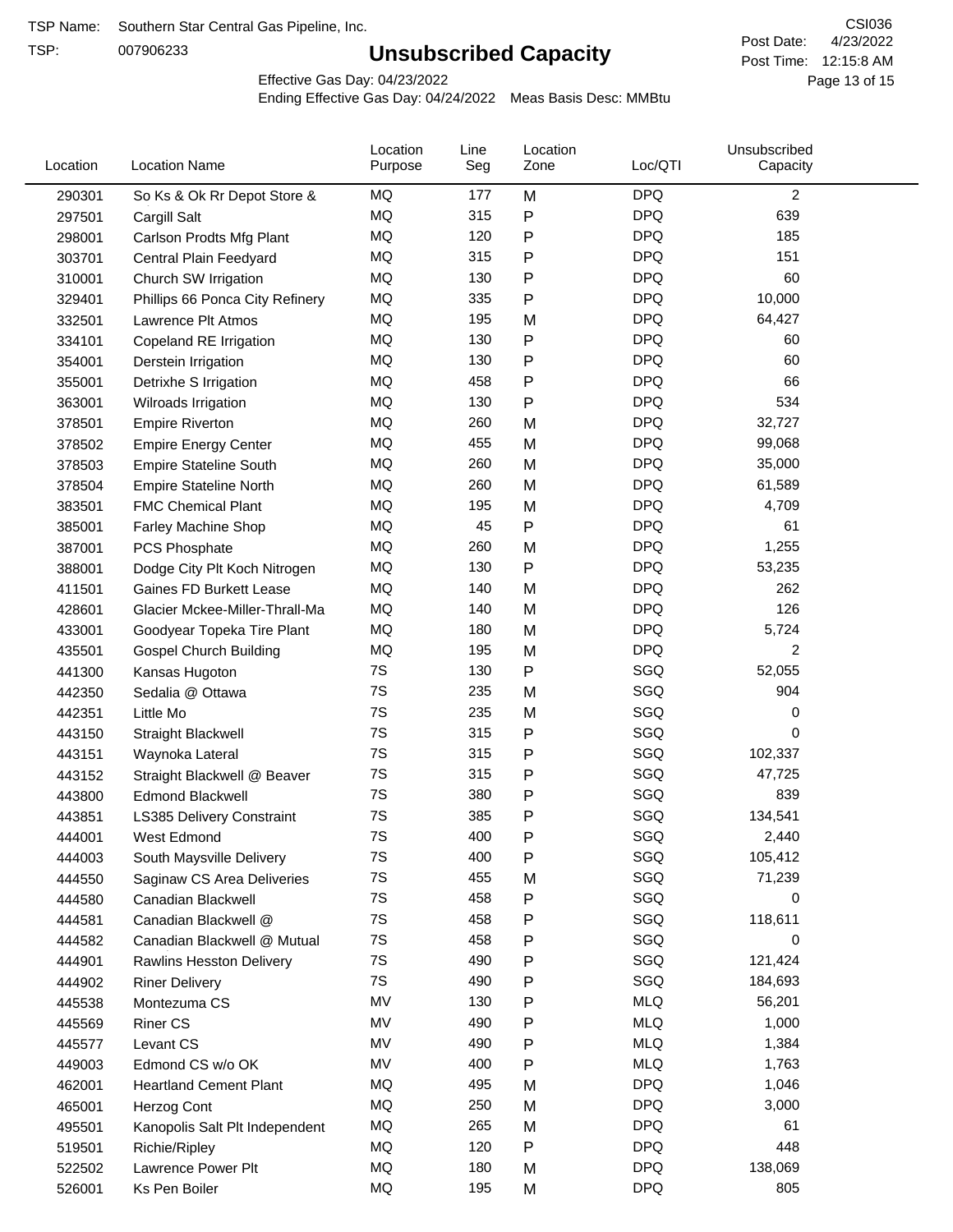TSP:

# **Unsubscribed Capacity**

4/23/2022 Page 14 of 15 Post Time: 12:15:8 AM CSI036 Post Date:

Effective Gas Day: 04/23/2022

| Location | <b>Location Name</b>                     | Location<br>Purpose | Line<br>Seg | Location<br>Zone | Loc/QTI    | Unsubscribed<br>Capacity |  |
|----------|------------------------------------------|---------------------|-------------|------------------|------------|--------------------------|--|
| 526201   | Ks Pen Kitchen                           | MQ                  | 195         | M                | <b>DPQ</b> | 626                      |  |
| 527502   | <b>Black Hills- Lawrence Service</b>     | MQ                  | 195         | M                | <b>DPQ</b> | 46                       |  |
| 527701   | <b>Black Hills- Matfield Green</b>       | <b>MQ</b>           | 140         | M                | <b>DPQ</b> | 61                       |  |
| 527702   | <b>Black Hills- Towanda Service</b>      | <b>MQ</b>           | 300         | M                | <b>DPQ</b> | 48                       |  |
| 527704   | <b>Black Hills-Wellington</b>            | MQ                  | 333         | P                | <b>DPQ</b> | 48                       |  |
| 527705   | <b>Black Hills- Belle Plaine Service</b> | MQ                  | 333         | P                | <b>DPQ</b> | 84                       |  |
| 527706   | Black Hills- S Wichita                   | MQ                  | 120         | $\mathsf{P}$     | <b>DPQ</b> | 5                        |  |
| 541001   | L&S Beckerview, Inc                      | MQ                  | 90          | M                | <b>DPQ</b> | 137                      |  |
| 544101   | Knight Feedlot                           | MQ                  | 265         | M                | <b>DPQ</b> | 138                      |  |
| 545801   | Jayhawk Chemical Plant                   | MQ                  | 260         | M                | <b>DPQ</b> | 2,313                    |  |
| 560001   | Leavenworth Co Shop Heating              | MQ                  | 195         | M                | <b>DPQ</b> | 10                       |  |
| 571001   | <b>Bunge Milling Grain Dryer</b>         | MQ                  | 90          | M                | <b>DPQ</b> | 2,354                    |  |
| 588701   | Lyons Wtr Pump Station                   | MQ                  | 45          | P                | <b>DPQ</b> | 61                       |  |
| 592501   | <b>MEC Machine Shop</b>                  | MQ                  | 177         | M                | <b>DPQ</b> | 186                      |  |
| 620001   | Langdon Pump Station                     | MQ                  | 130         | $\mathsf{P}$     | <b>DPQ</b> | 1,000                    |  |
| 630204   | Ralph Green Powerplant                   | MQ                  | 235         | M                | <b>DPQ</b> | 19,500                   |  |
| 633001   | Mo State School Higginsville             | MQ                  | 425         | M                | <b>DPQ</b> | 164                      |  |
| 640001   | Monarch Humboldt Cem Plt                 | MQ                  | 495         | M                | <b>DPQ</b> | 8,127                    |  |
| 654101   | Mull Farms Irrigation                    | MQ                  | 130         | P                | <b>DPQ</b> | 186                      |  |
| 707001   | Oxford Alfala Dehy Plant                 | MQ                  | 333         | ${\sf P}$        | <b>DPQ</b> | 647                      |  |
| 709501   | <b>ONEOK Hutchinson Frac Plt</b>         | MQ                  | 130         | P                | <b>DPQ</b> | 11,186                   |  |
| 719001   | Petrolite Wax Refinery                   | MQ                  | 357         | P                | <b>DPQ</b> | 4,930                    |  |
| 720001   | Woolaroc Lodge Phillips F                | MQ                  | 357         | $\mathsf{P}$     | <b>DPQ</b> | 168                      |  |
| 725001   | Harrisonville Prod Phillips Pp           | MQ                  | 235         | M                | <b>DPQ</b> | 1,414                    |  |
| 725602   | Wichita Pump Sta Phillips Ppl            | MQ                  | 120         | $\mathsf{P}$     | <b>DPQ</b> | 641                      |  |
| 731001   | Pines Int'l Dehy Plant                   | MQ                  | 195         | M                | <b>DPQ</b> | 273                      |  |
| 739001   | Danny D. & Susan J. Post                 | MQ                  | 130         | P                | <b>DPQ</b> | 60                       |  |
| 753501   | Quivira Country Club House               | MQ                  | 190         | M                | <b>DPQ</b> | 121                      |  |
| 753701   | <b>ONEOK Medford</b>                     | MQ                  | 458         | ${\sf P}$        | <b>DPQ</b> | 44,700                   |  |
| 813001   | Wineteer School 260                      | MQ                  | 295         | $\mathsf{P}$     | <b>DPQ</b> | 203                      |  |
| 813401   | Grant School 497                         | MQ                  | 195         | M                | <b>DPQ</b> | 45                       |  |
| 815401   | Minneha Grade School 259                 | MQ                  | 120         | Ρ                | DPQ        | 185                      |  |
| 846001   | Smith D Irrigation                       | MQ                  | 265         | M                | <b>DPQ</b> | 61                       |  |
| 850001   | Snook M Irrigation                       | MQ                  | 130         | ${\sf P}$        | <b>DPQ</b> | 44                       |  |
| 865001   | Southwest Elect Mfg Plant                | MQ                  | 400         | P                | <b>DPQ</b> | 394                      |  |
| 875001   | Stahl Spec Aluminum Alloy                | MQ                  | 235         | M                | <b>DPQ</b> | 4,936                    |  |
| 877001   | St Dept Boys Indust School               | MQ                  | 180         | M                | <b>DPQ</b> | 407                      |  |
| 910001   | <b>Total Ark City Oil Refinery</b>       | MQ                  | 333         | M                | <b>DPQ</b> | 203                      |  |
| 926501   | <b>Urschel DR Irrigation</b>             | MQ                  | 458         | P                | <b>DPQ</b> | 256                      |  |
| 928001   | Mcconnell Air Force Base                 | MQ                  | 295         | P                | <b>DPQ</b> | 7,803                    |  |
| 929201   | Ft. Leavenworth Army Base                | MQ                  | 250         | M                | <b>DPQ</b> | 18,888                   |  |
| 932001   | Leavenworth Penitentiary                 | MQ                  | 250         | M                | <b>DPQ</b> | 3,206                    |  |
| 934201   | Va Admin Center                          | MQ                  | 195         | M                | <b>DPQ</b> | 6,827                    |  |
| 962001   | Sunflower Electric - Judson              | MQ                  | 130         | P                | <b>DPQ</b> | 70,924                   |  |
| 990001   | Yost LM Irrigation                       | MQ                  | 265         | M                | <b>DPQ</b> | 61                       |  |
| 999000   | PMI - Prod to Mkt Interface              | MQ                  | 909         | P                | <b>DPQ</b> | 0                        |  |
| 999000   | PMI - Prod to Mkt Interface              | M <sub>2</sub>      | 909         | M                | <b>RPQ</b> | 0                        |  |
| 999001   | Rawlins-Hesston P/M Interface            | MQ                  | 490         | P                | <b>DPQ</b> | 180,938                  |  |
| 999001   | Rawlins-Hesston P/M Interface            | M <sub>2</sub>      | 490         | M                | <b>RPQ</b> | 180,938                  |  |
|          |                                          |                     |             |                  |            |                          |  |